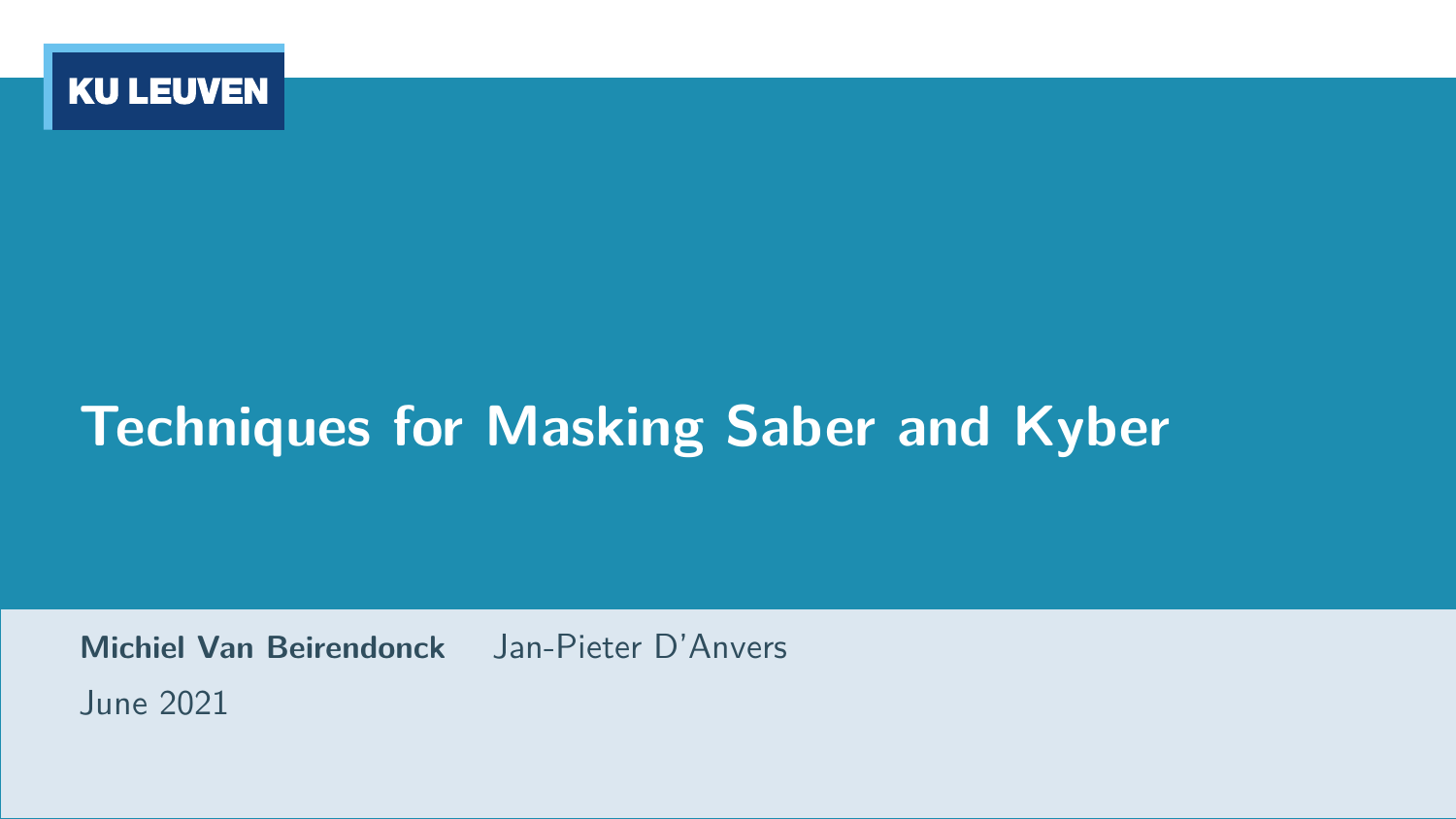### Techniques for Masking Saber and Kyber

Synthesis presentation of two works

- ▶ **M. Van Beirendonck**, J.-P. D'anvers, A. Karmakar, J. Balasch, and I. Verbauwhede. 2021. A Side-Channel-Resistant Implementation of SABER. J. Emerg. Technol. Comput. Syst. 17, 2. [\[BDK](#page-34-0)+21]
- **F. Fritzmann, M. Van Beirendonck, D. B. Roy, P. Karl, T. Schamberger, I.** Verbauwhede, and G. Sigl. 2021. Masked Accelerators and Instruction Set Extensions for Post-Quantum Cryptography. Cryptology ePrint Archive. 2021/479. [\[FBR](#page-36-0)+21]

And related approaches

 $\triangleright$  [\[OSPG18,](#page-36-1) [SPOG19,](#page-36-2) [BGR](#page-35-0)+21] ...

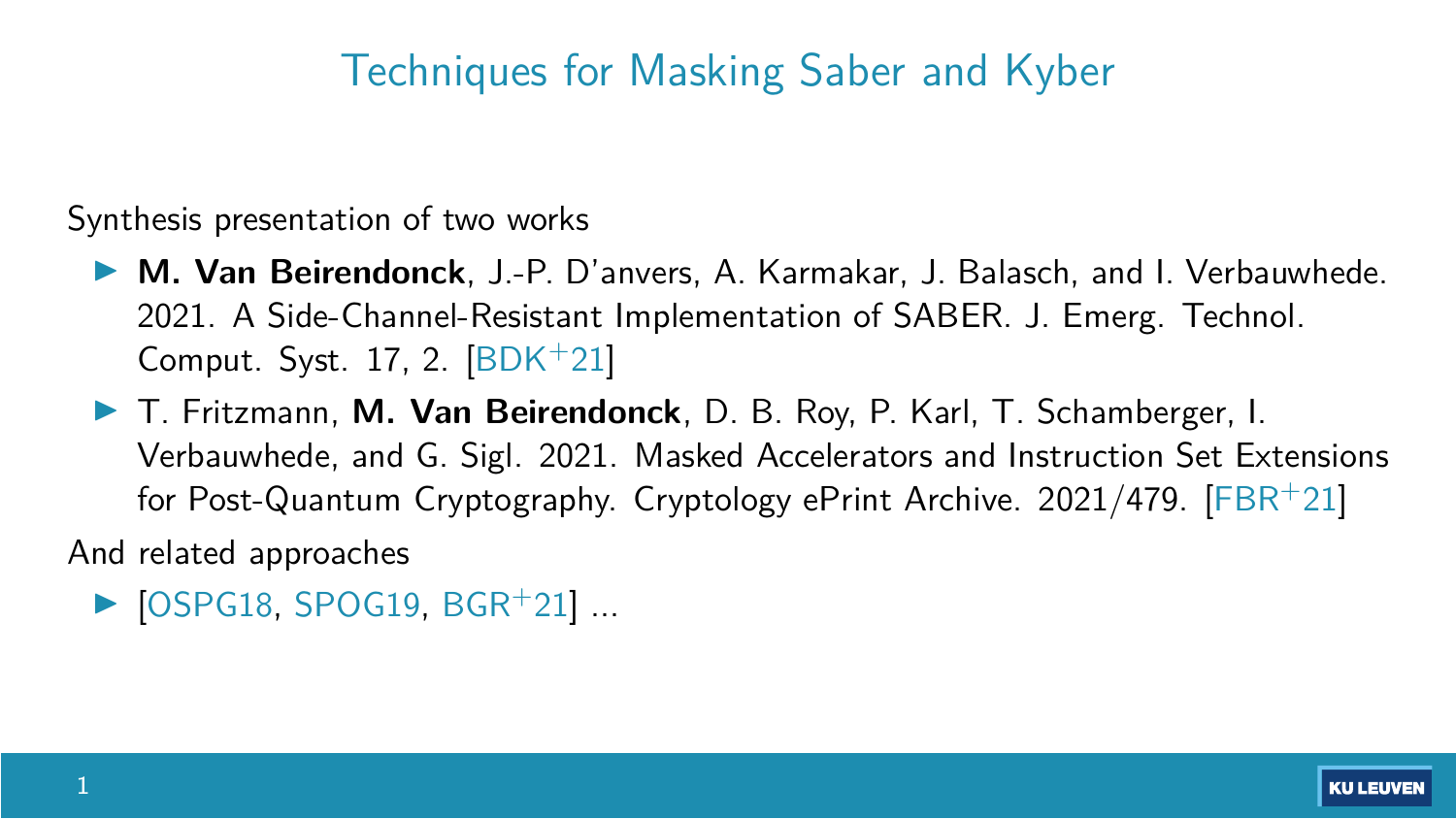### Today's focus

Masking

 $\blacktriangleright$  Technique to protect against DPA

Saber & Kyber : MLW(E/R)-based KEM finalists

I KeyGen, Encaps, **Decaps** 

In our experiments, we found Saber easier and more efficient to mask

► Due to 
$$
\frac{\text{Saber} \qquad \text{Kyber}}{q = 2^{13} \qquad q = 3329}
$$
   
MLWR \tMLWE

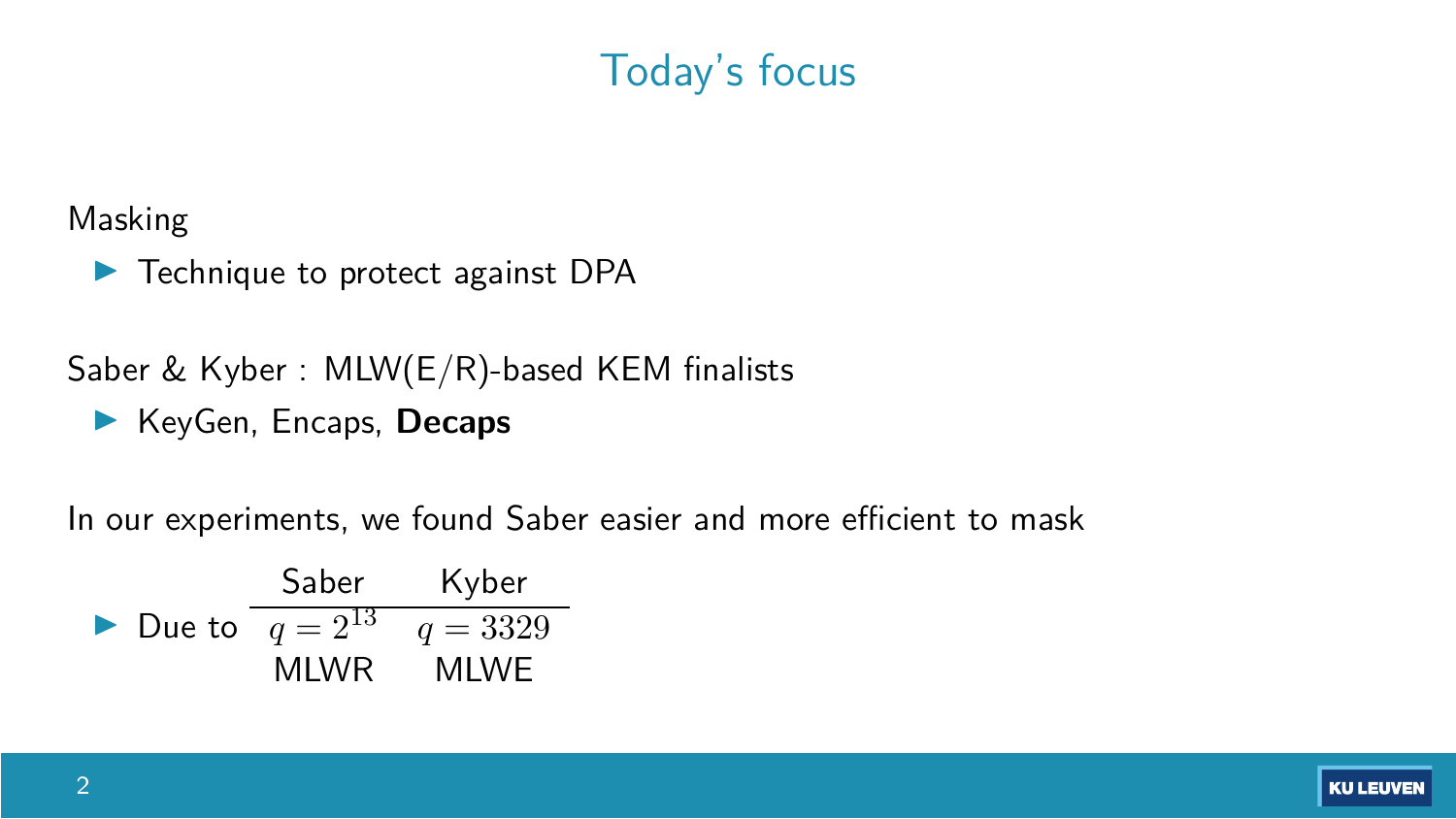# Masking

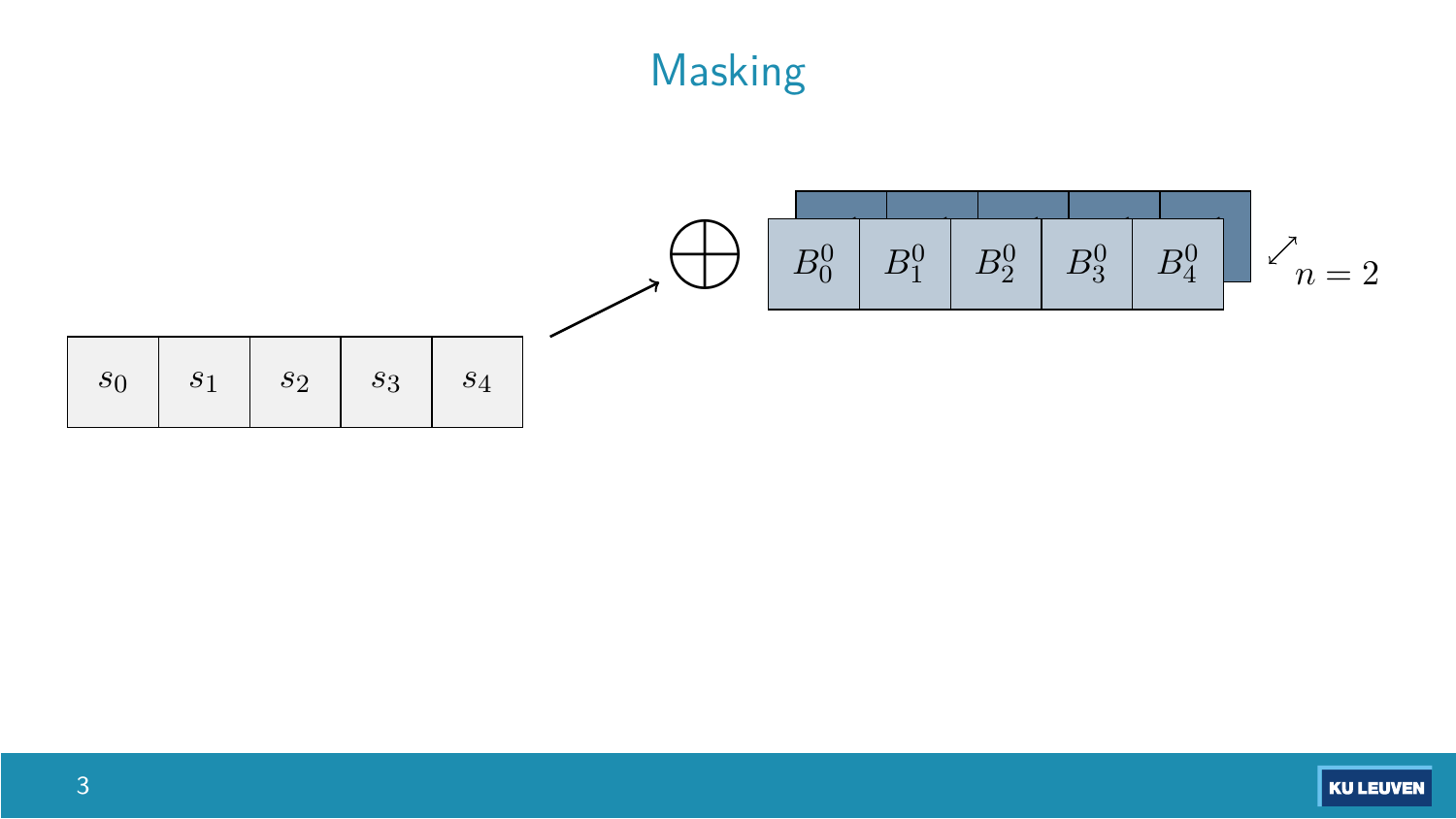# Masking



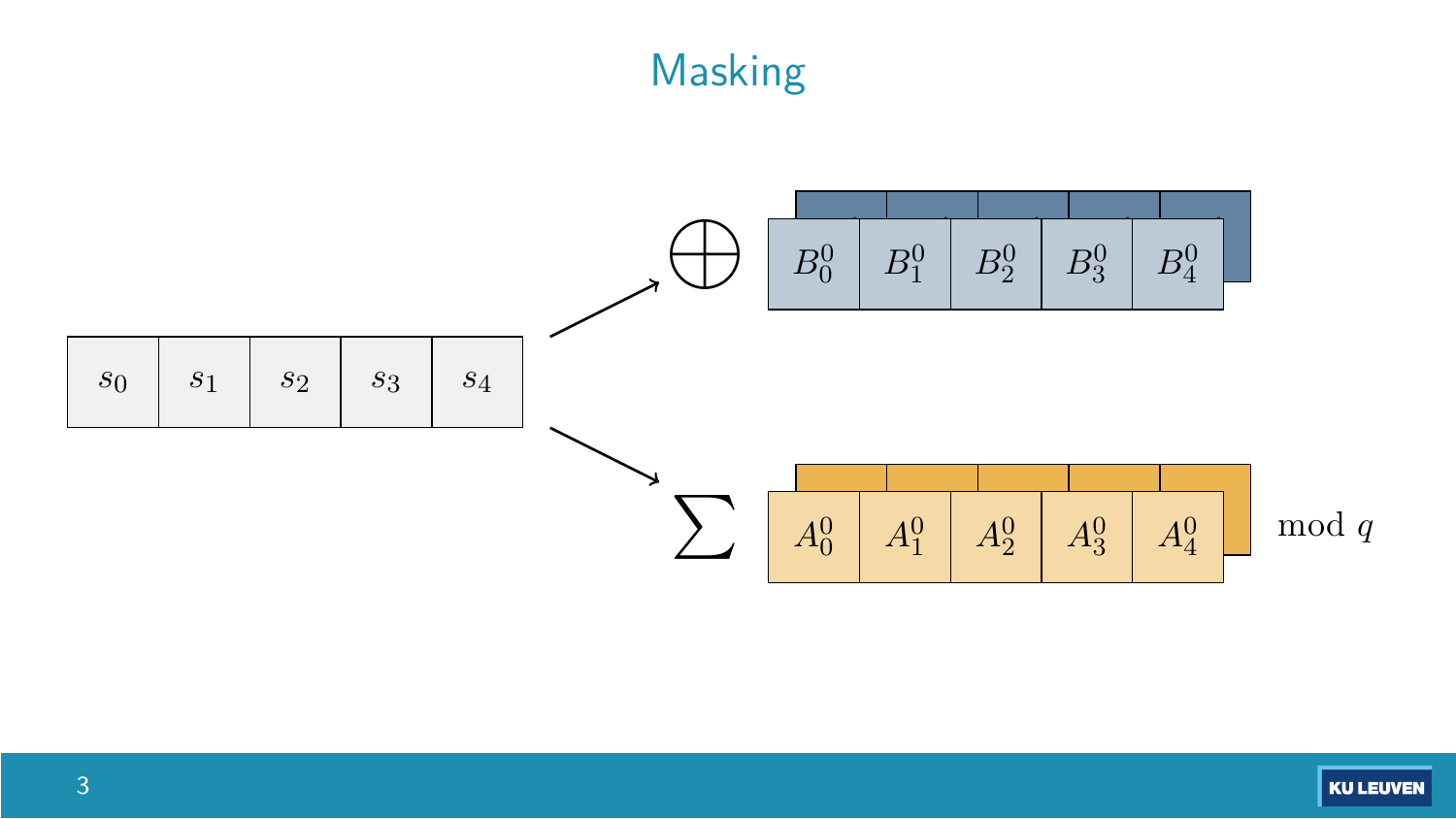# Masking



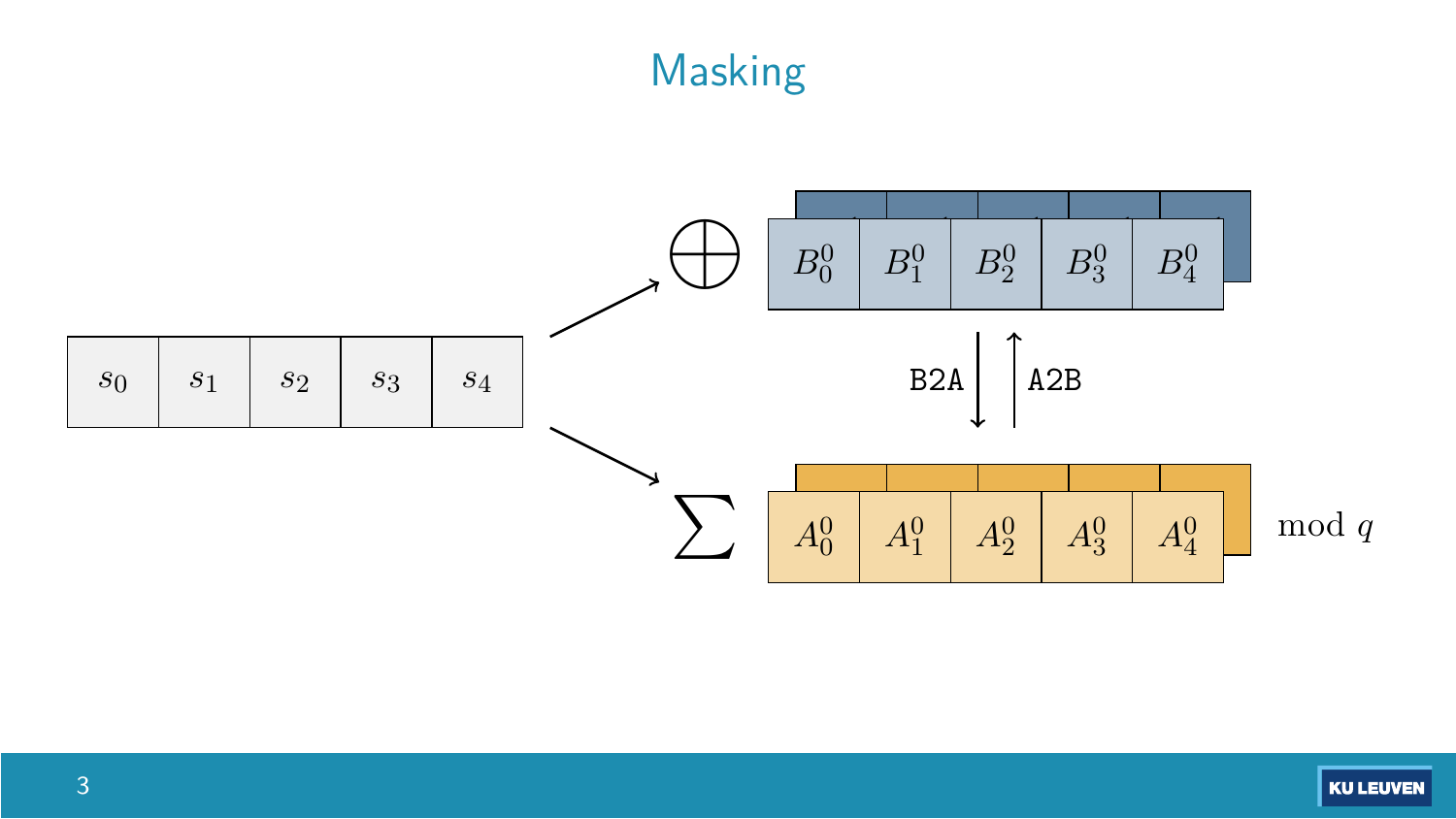#### B2A and A2B

More efficient for power-of-two  $q = 2^k$  than prime *q* 

Algorithms

- **In** [\[BDK](#page-34-0)<sup>+</sup>21]: Goubin's B2A<sub>2</sub><sup>k</sup> [\[Gou01\]](#page-36-3), table-based A2B<sub>2</sub><sup>k</sup> [\[Deb12,](#page-35-1) [VBDV21\]](#page-37-0)
	- Efficient first-order software masking
- In  $[BGR^+21]$  $[BGR^+21]$ : SecAdd-based B2A, A2B  $[CGV14]$ 
	- Common hardware for B2A{2*k,q*}, A2B{2*k,q*}
	- Efficient hardware with Threshold Implementations
	- Extensible to higher-order masking
- ▶ Additionally in this presentation: SecB2A<sub>q</sub> [\[SPOG19\]](#page-36-2)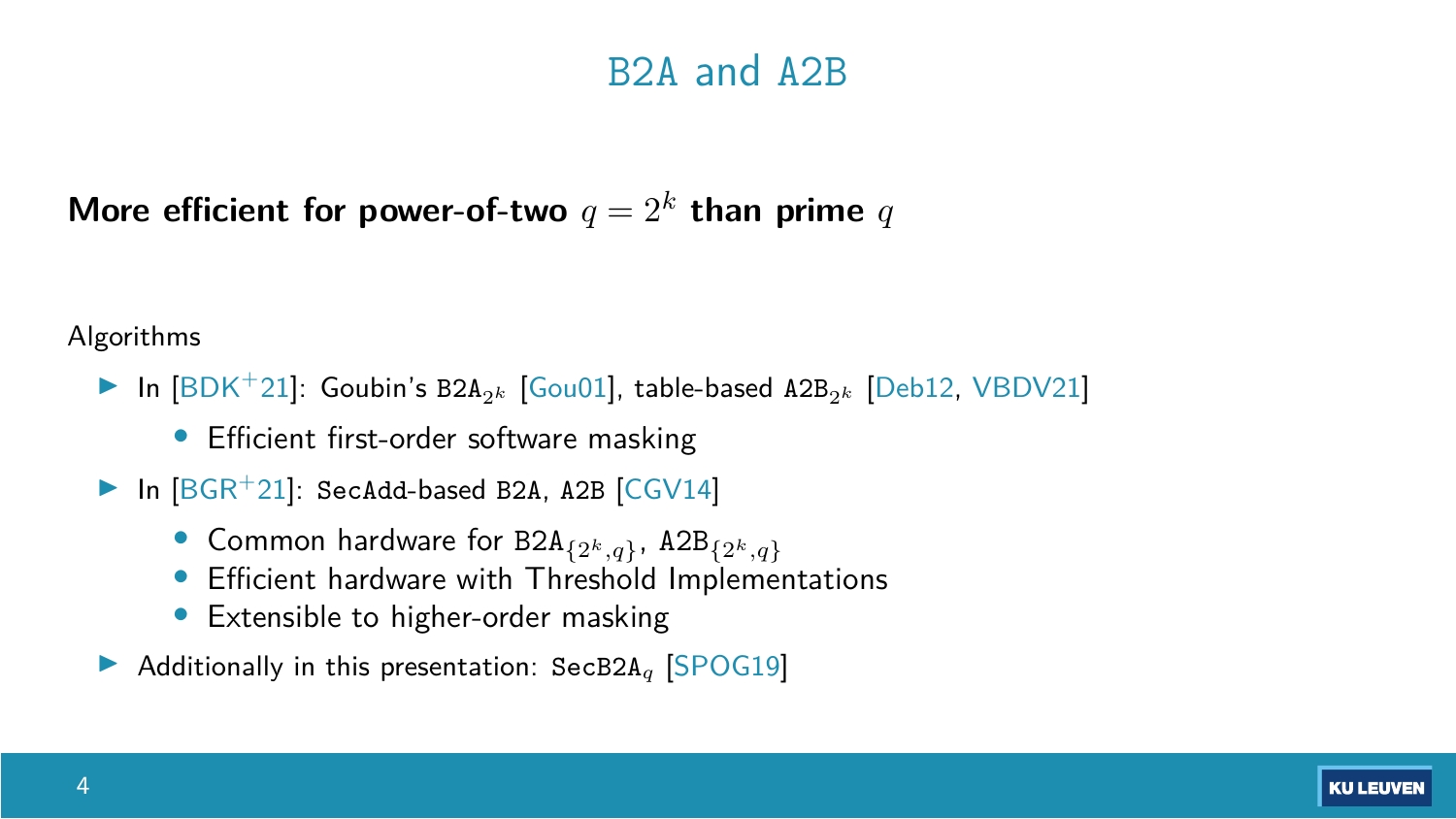#### Decapsulation : Decrypt and Re-encrypt

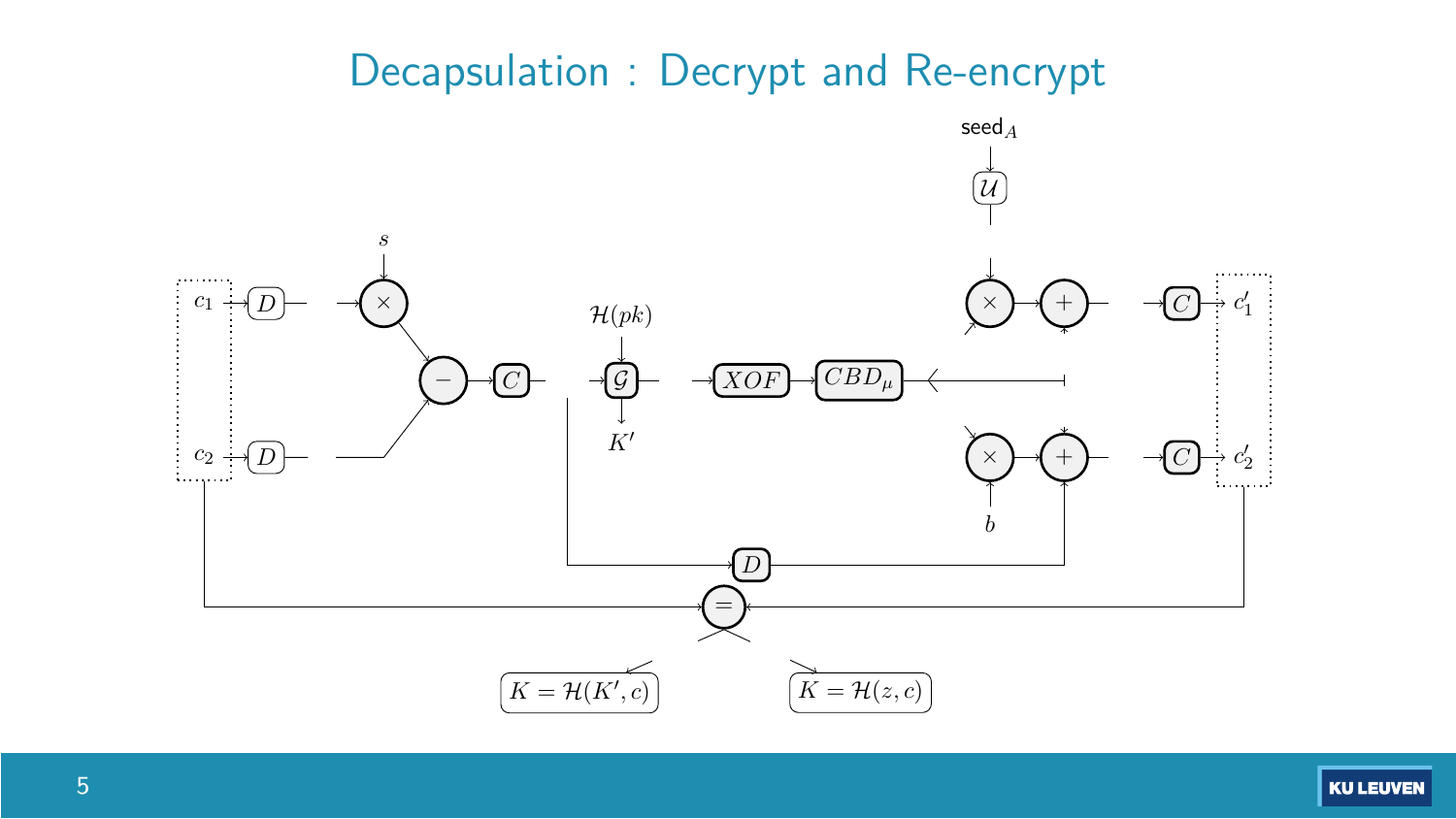### Polynomial Arithmetic



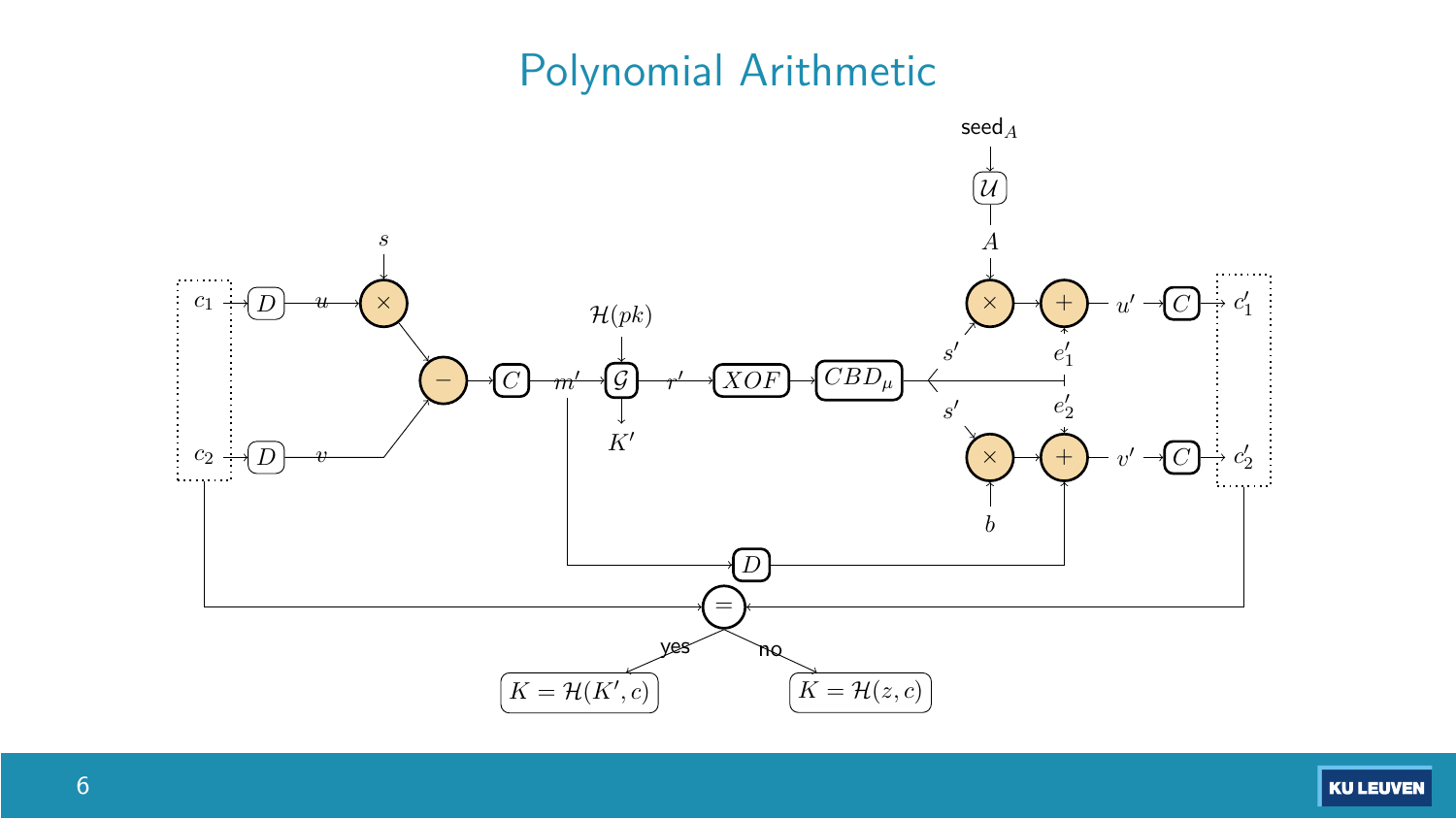### Polynomial Arithmetic

Easy to protect using arithmetic masking

Small overhead factors

 $(n = 2)$ : 1.7<sup>\*</sup> [\[BGR](#page-35-0)<sup>+</sup>21] - 2.0<sup>†</sup> [\[BDK](#page-34-0)<sup>+</sup>21]  $(n = 3)$ : 2.96<sup>\*</sup> [\[BGR](#page-35-0)<sup>+</sup>21]

with amortized precomputation

 $w$ /o amortized precomputation, precomputation possible using techniques from  $[MKV20]$  or  $[CHK+21]$  $[CHK+21]$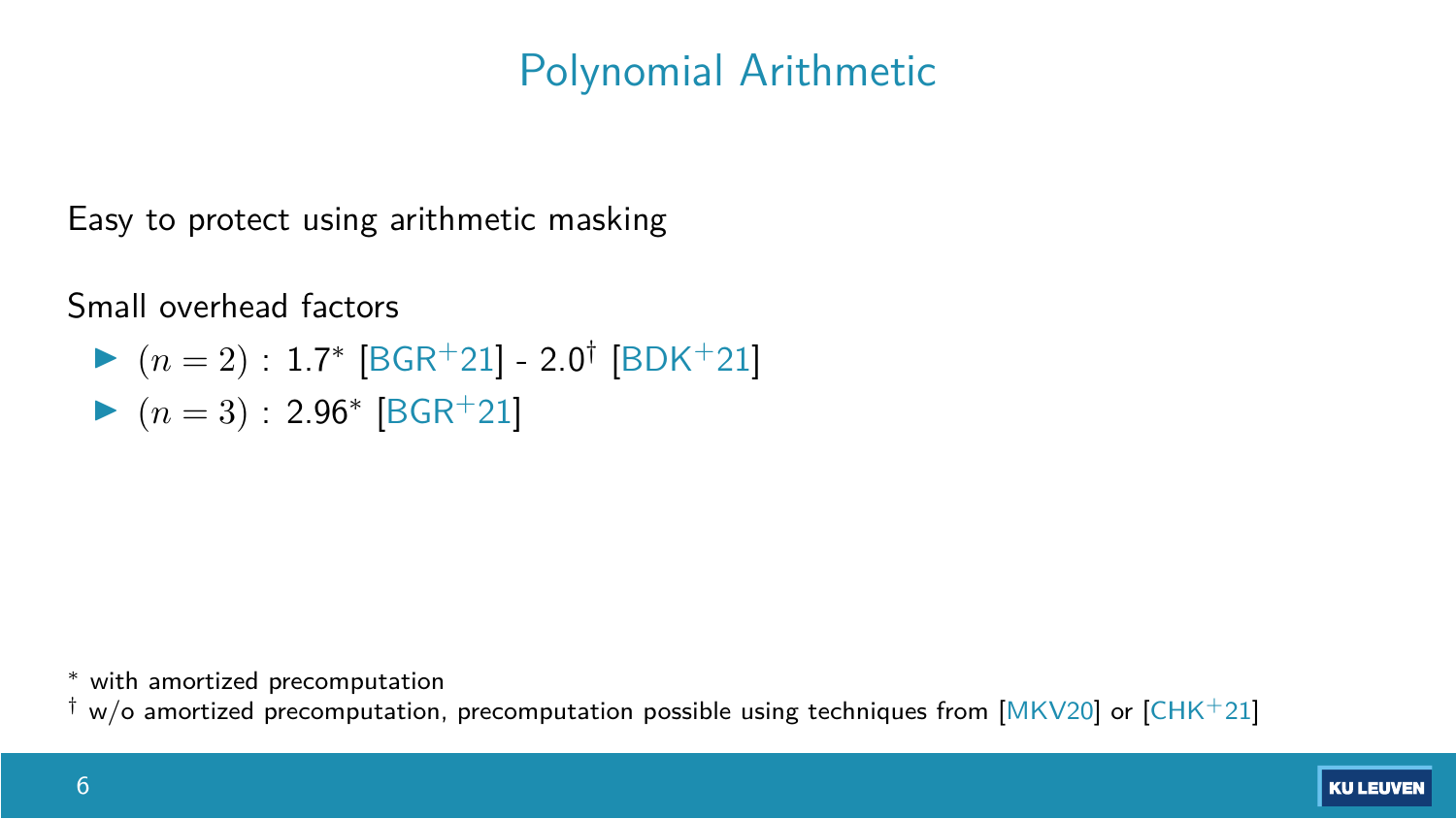

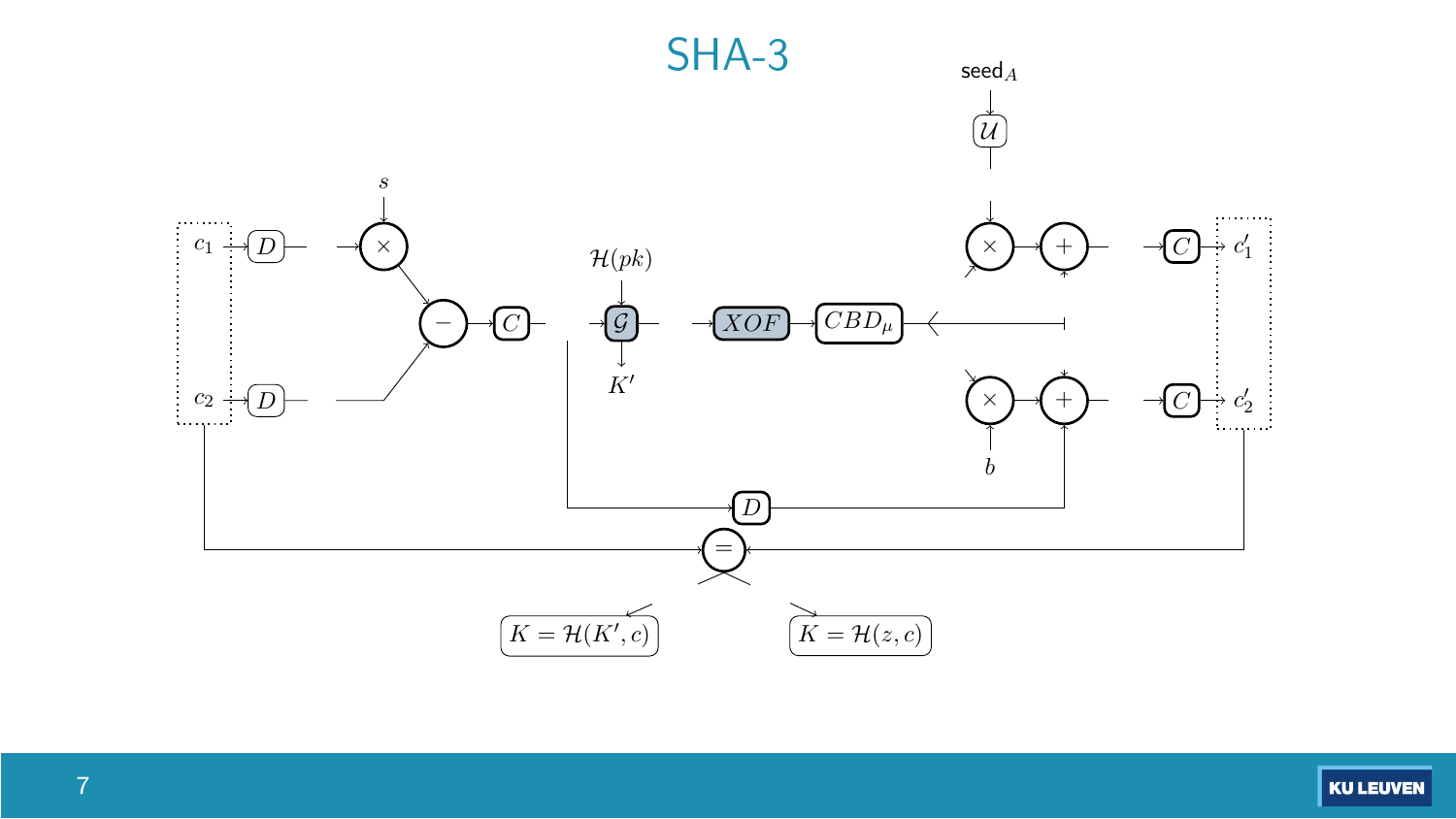### SHA-3

Typically protected using Boolean masking [\[BDPVA10,](#page-34-1) [BBD](#page-34-2)<sup>+</sup>16]

Overhead factors

- $\triangleright$   $n = 2$ : 5.9<sup>\*</sup> [\[BGR](#page-35-0)<sup>+</sup>21] 9.26<sup>†</sup> [\[BDK](#page-34-0)<sup>+</sup>21]
- $\triangleright$  *n* = 3: 73.1\* [\[BGR](#page-35-0)<sup>+</sup>21]

w.r.t plain-C †w.r.t optimized assembly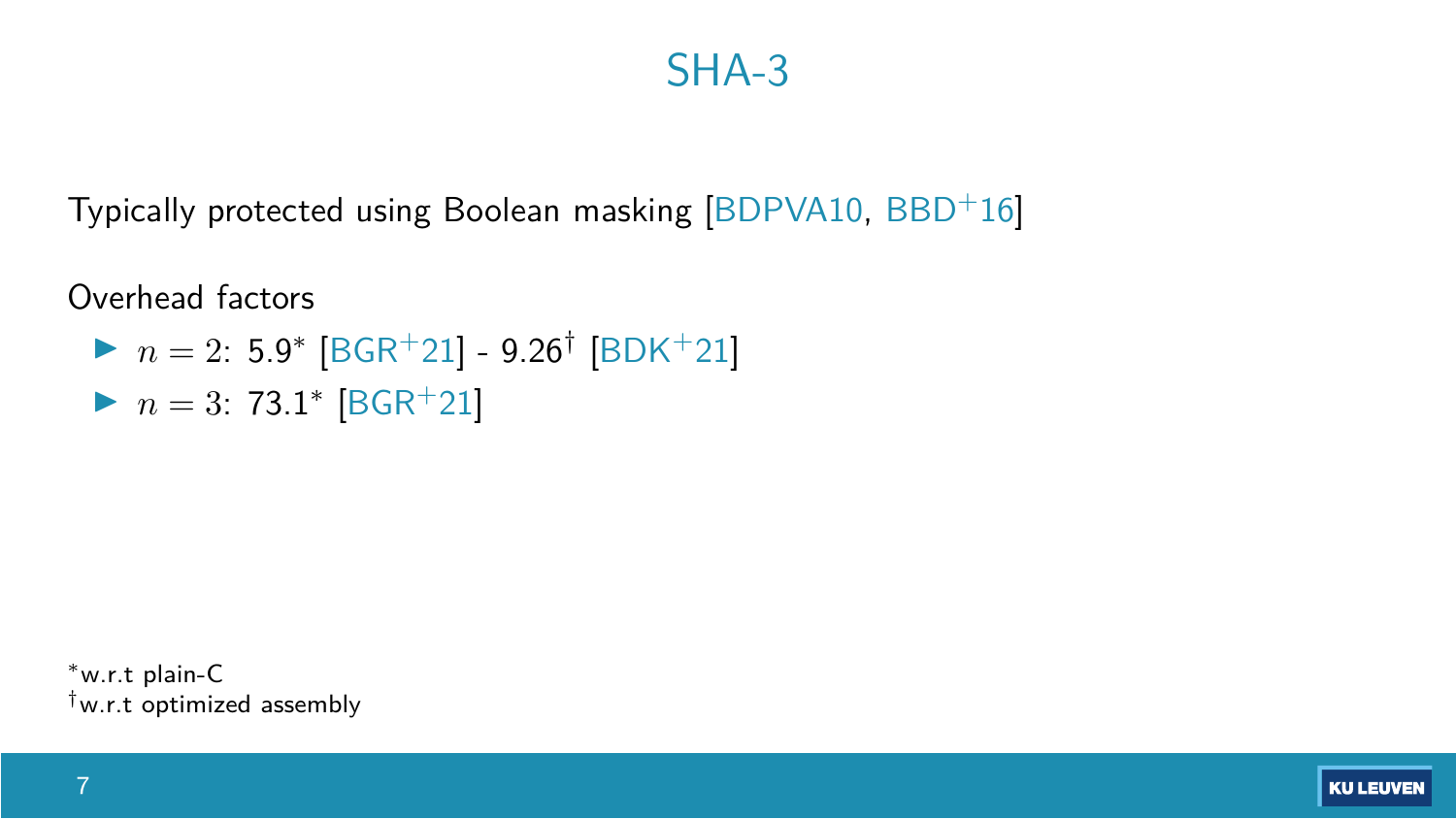### Binomial Sampling



**KU LEUVEN**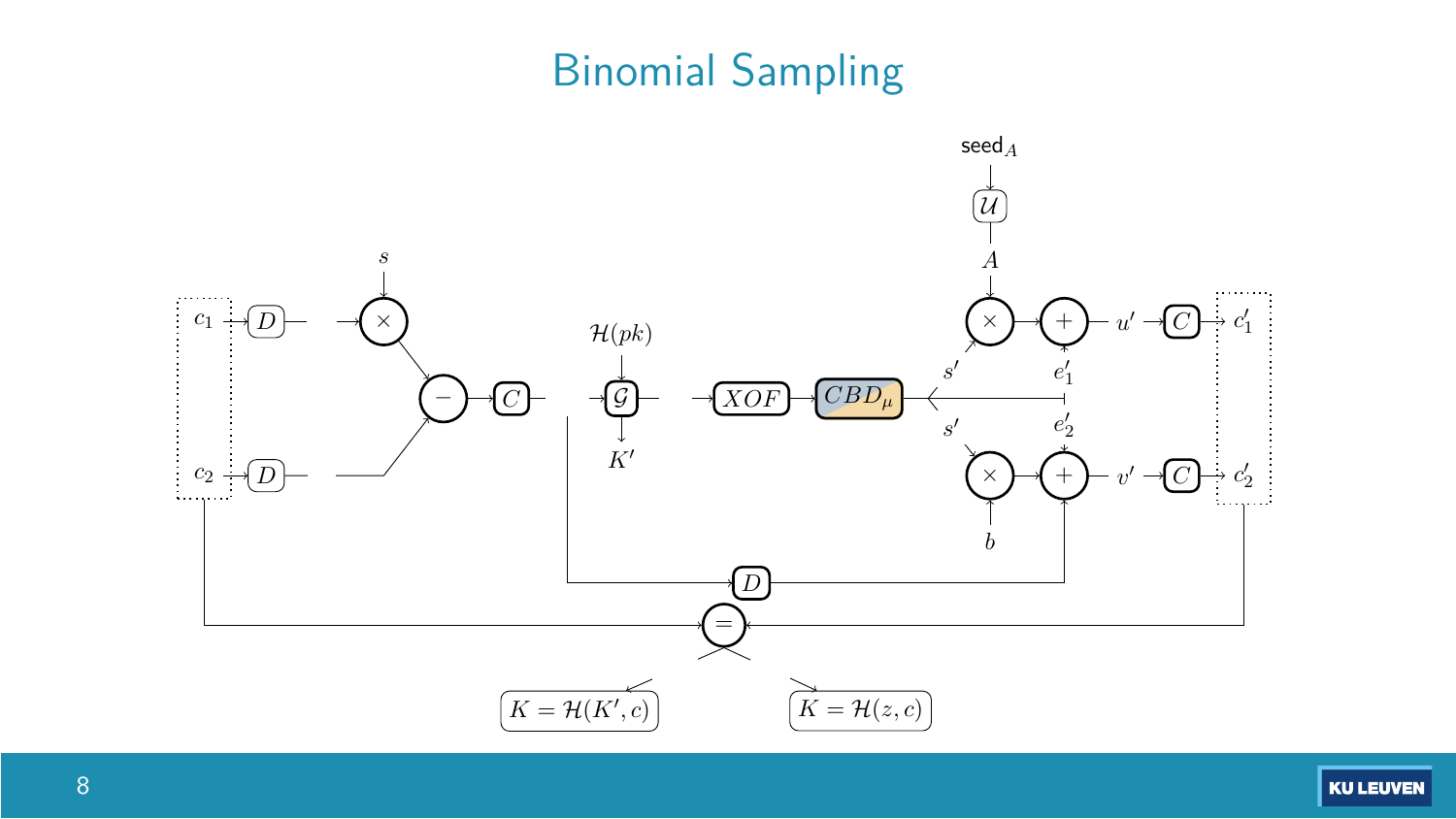### Binomial Sampling

Add/Sub 2*µ* Boolean masked bits



 $\blacktriangleright$  Naive approach needs  $2\mu$  B2A conversions

•  $y = \text{BitAddSub}($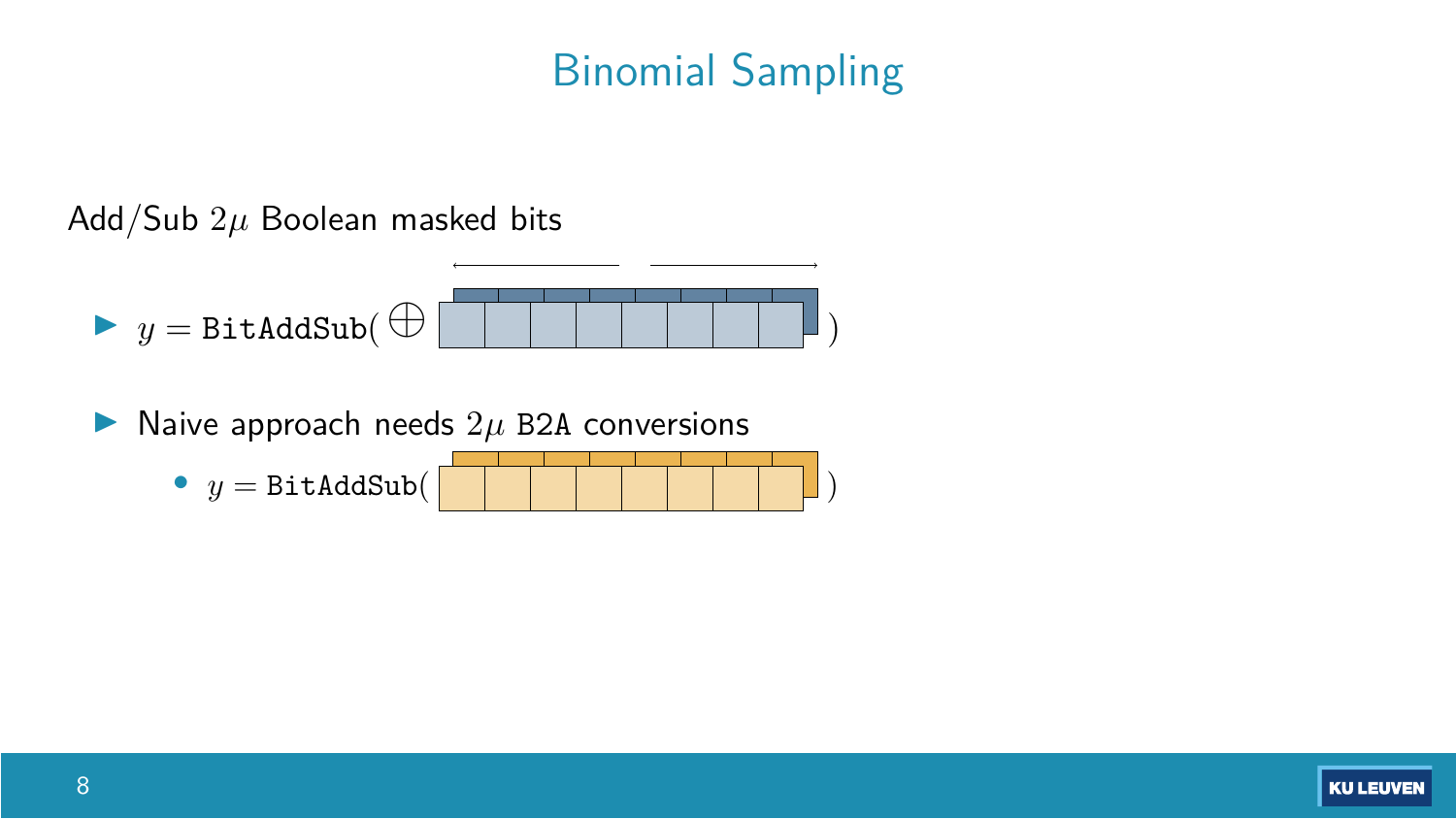### Binomial Sampling

Add/Sub 2*µ* Boolean masked bits



 $\blacktriangleright$  Naive approach needs  $2\mu$  B2A conversions

•  $y = \text{BitAddSub}$ 

▶ Use masked half-adders [\[SPOG19\]](#page-36-2)

$$
y = \text{B2A}(\text{SecBitAddSub}(\boxed{\text{}[\_ ] ] \text{ [ } \text{[ } \text{[ ] ]})})
$$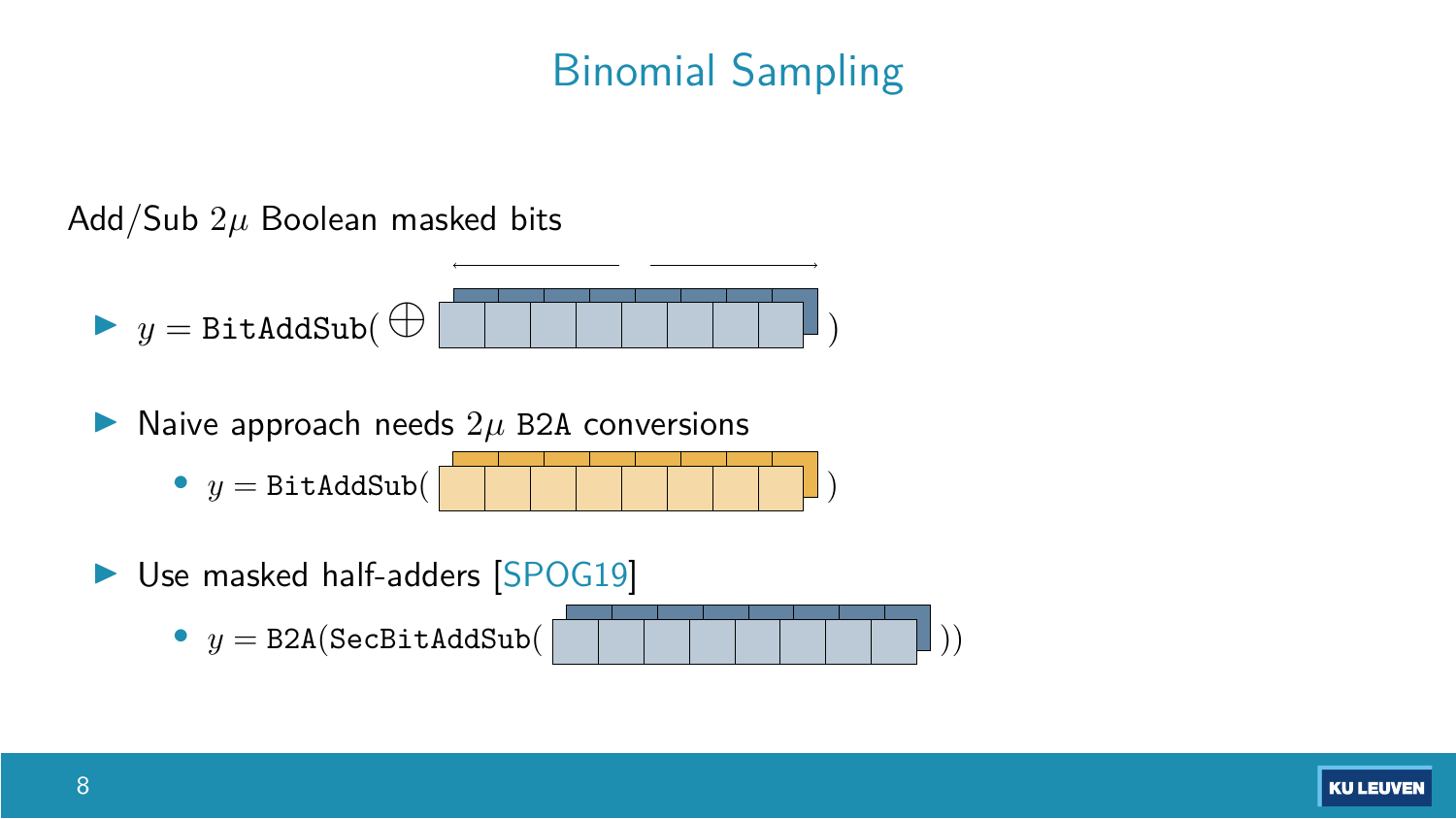### MLWE vs MLWR in Masking

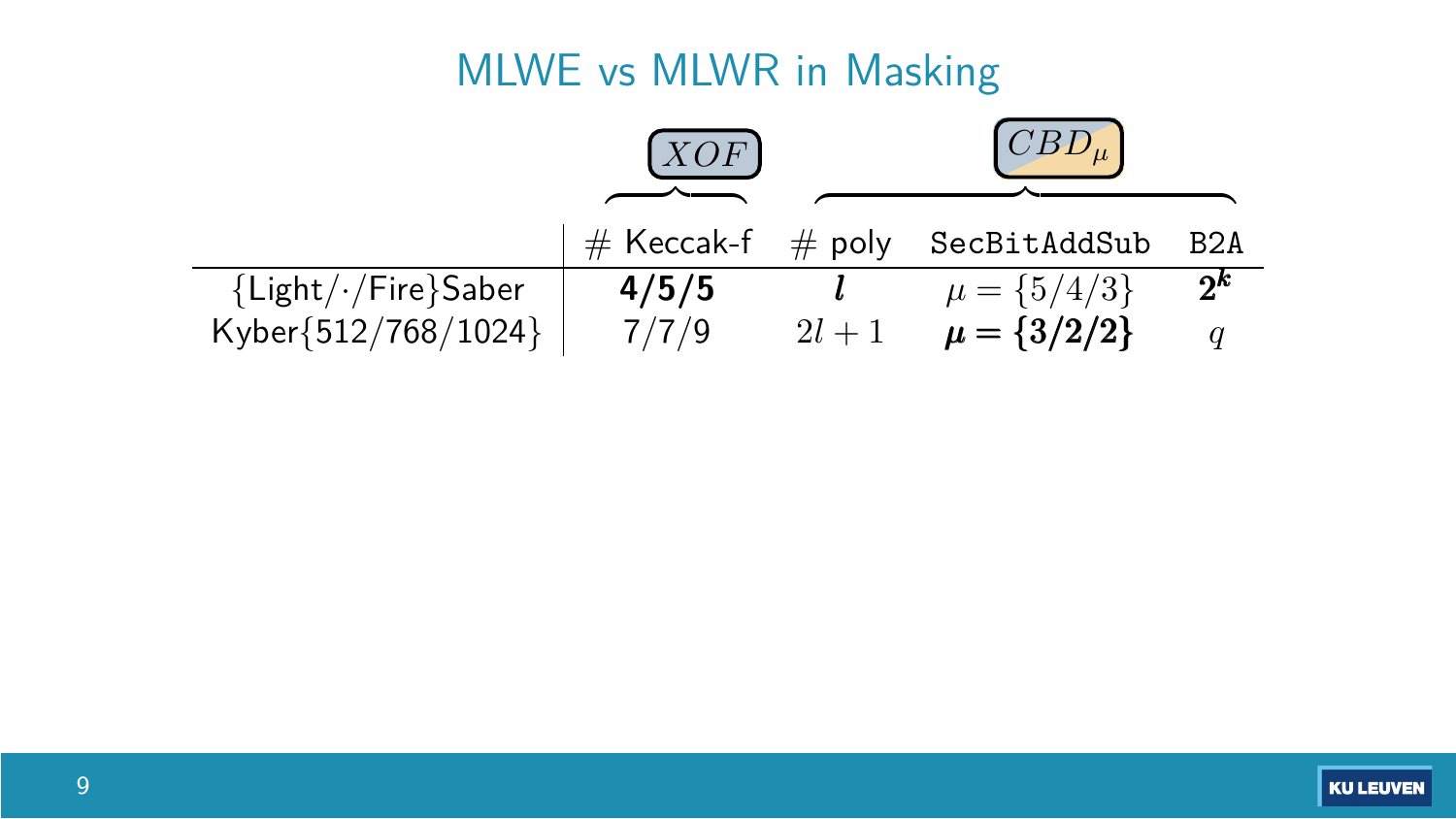### MLWE vs MLWR in Masking



<sup>†</sup>we use SecB2A<sub>q</sub> [\[SPOG19\]](#page-36-2) for this experiment, more efficient than SecAdd-B2A<sub>q</sub> in software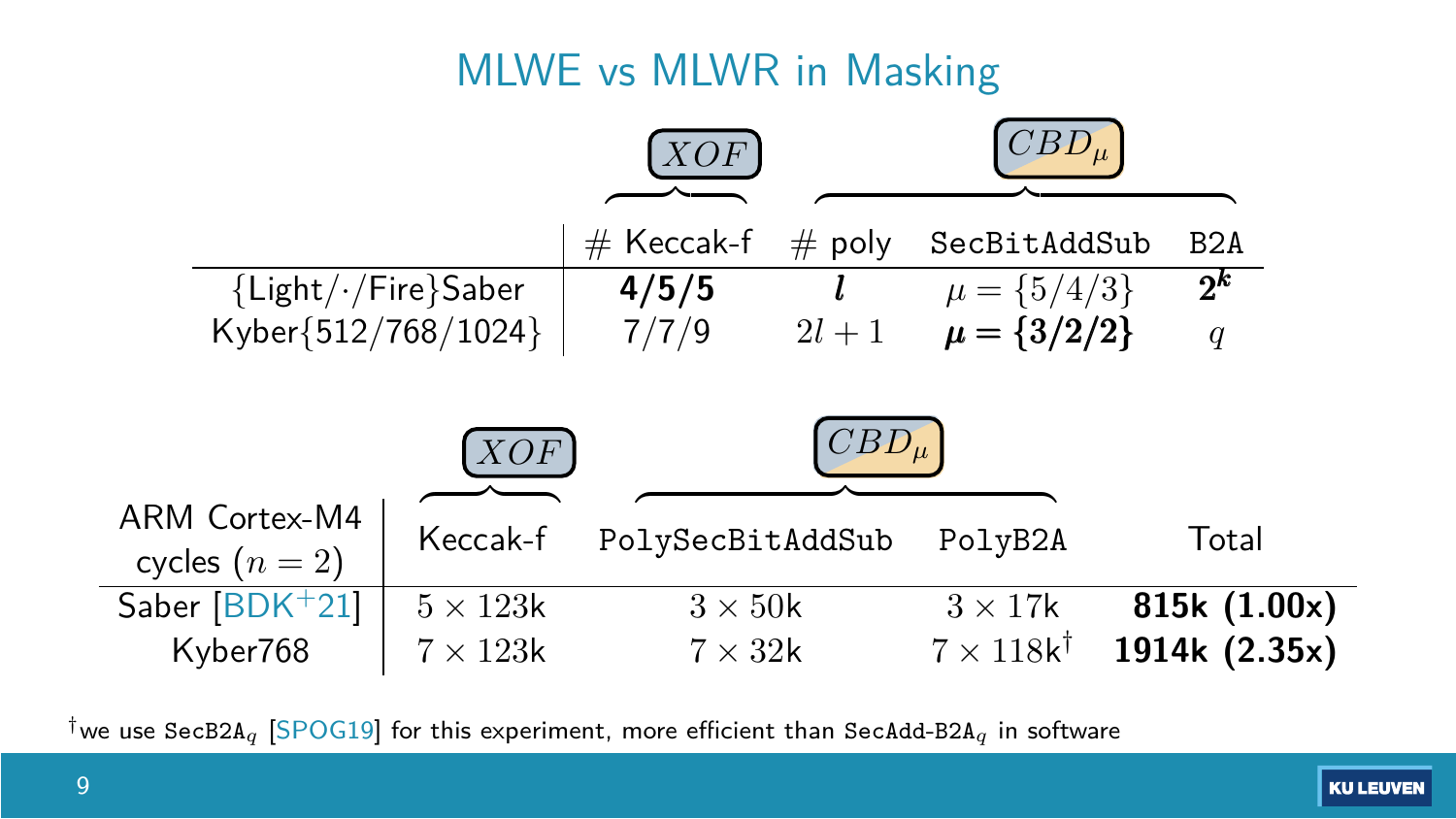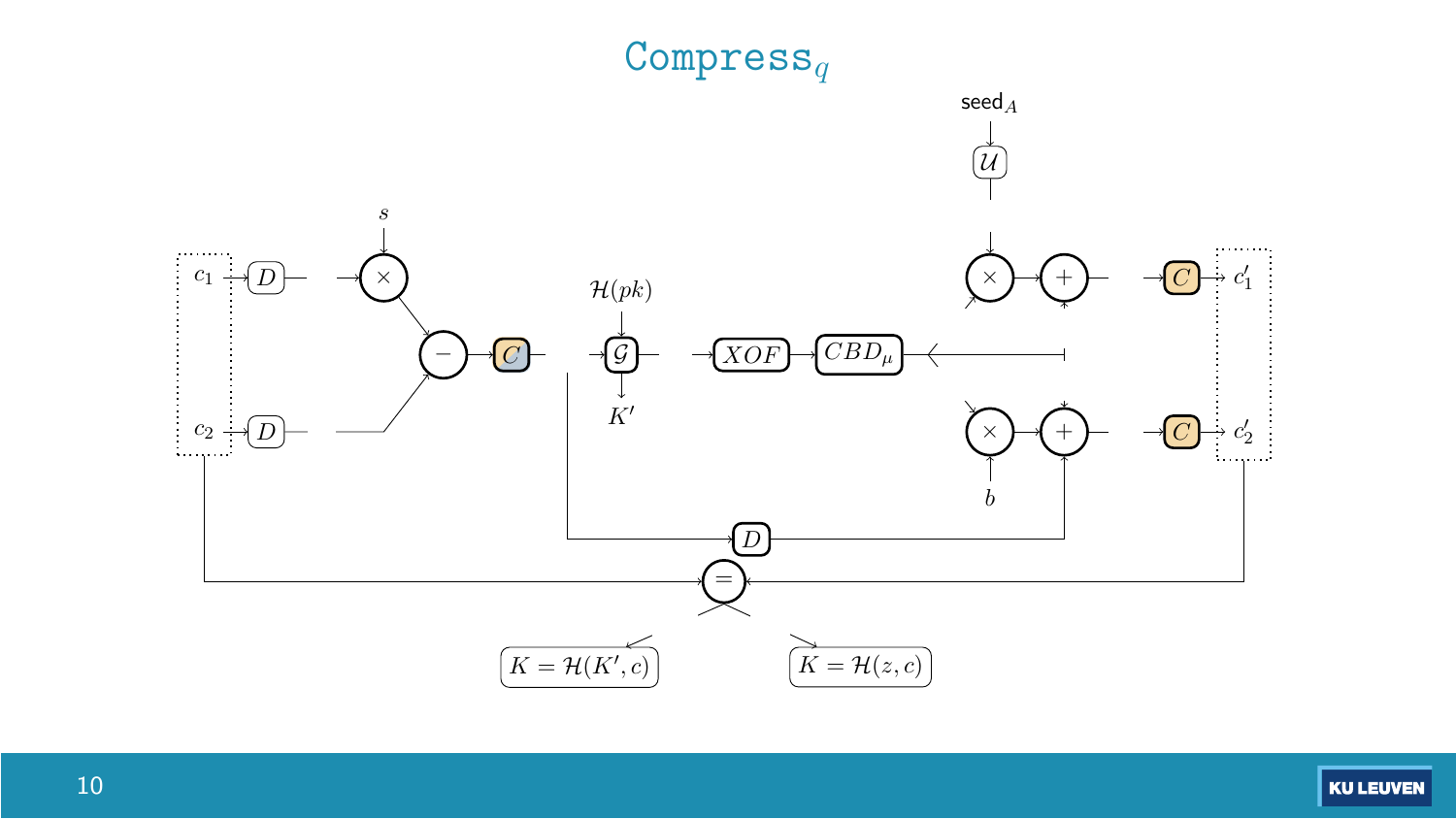### Compress*<sup>q</sup>*

$$
y = \texttt{Compress}_q'(x,d) = \lfloor (2^d/q) \cdot x \rfloor \bmod 2^d
$$

Interval comparison with  $2^d$  intervals  $\frac{3q}{4}$ 

 $\triangleright$  2<sup>2</sup> intervals on the right

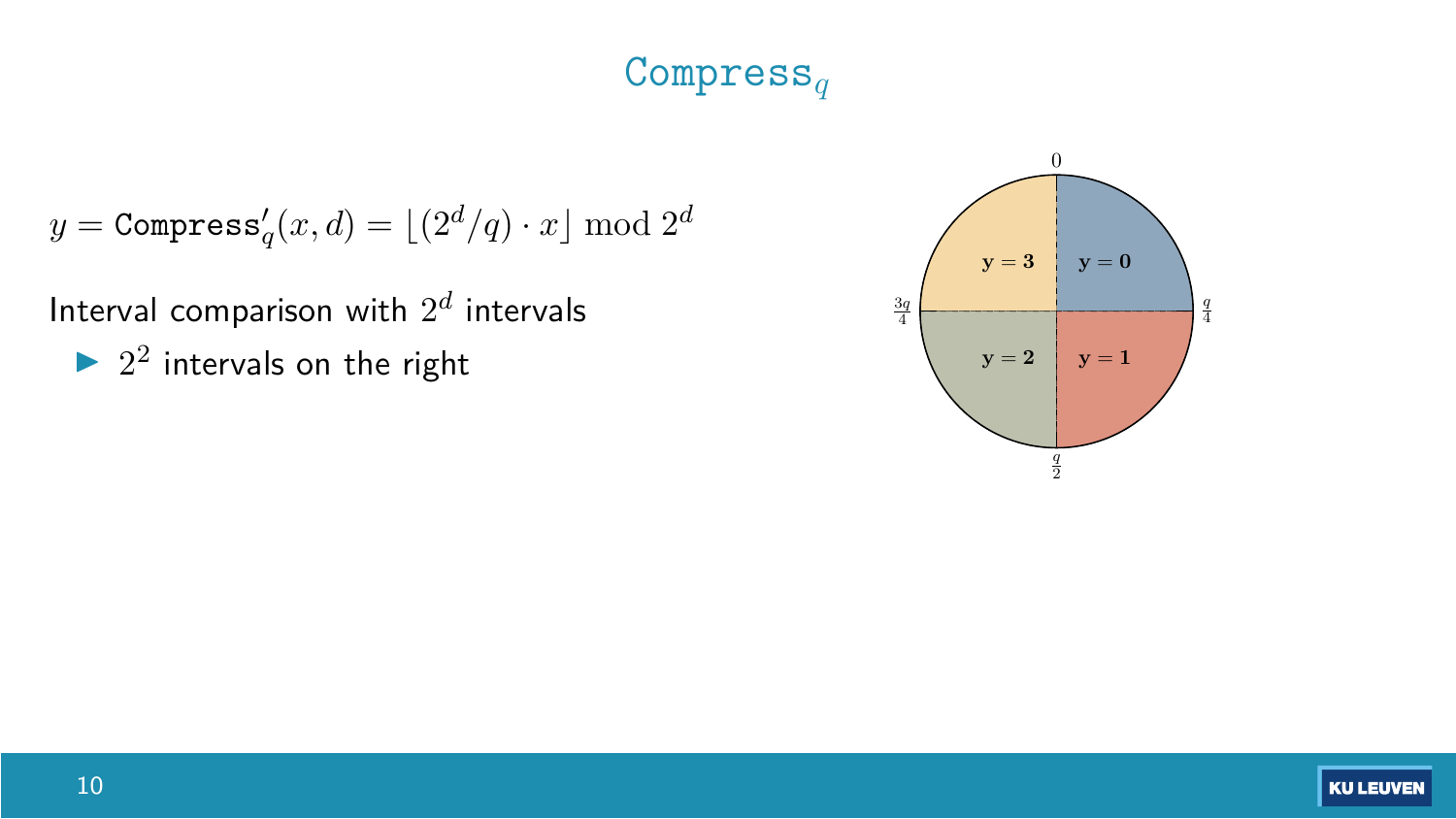### Compress2*<sup>k</sup>* - Saber

$$
y = \texttt{Compress}'_{2^k}(x,d) = \lfloor (2^d/2^k) \cdot x \rfloor \bmod 2^d
$$





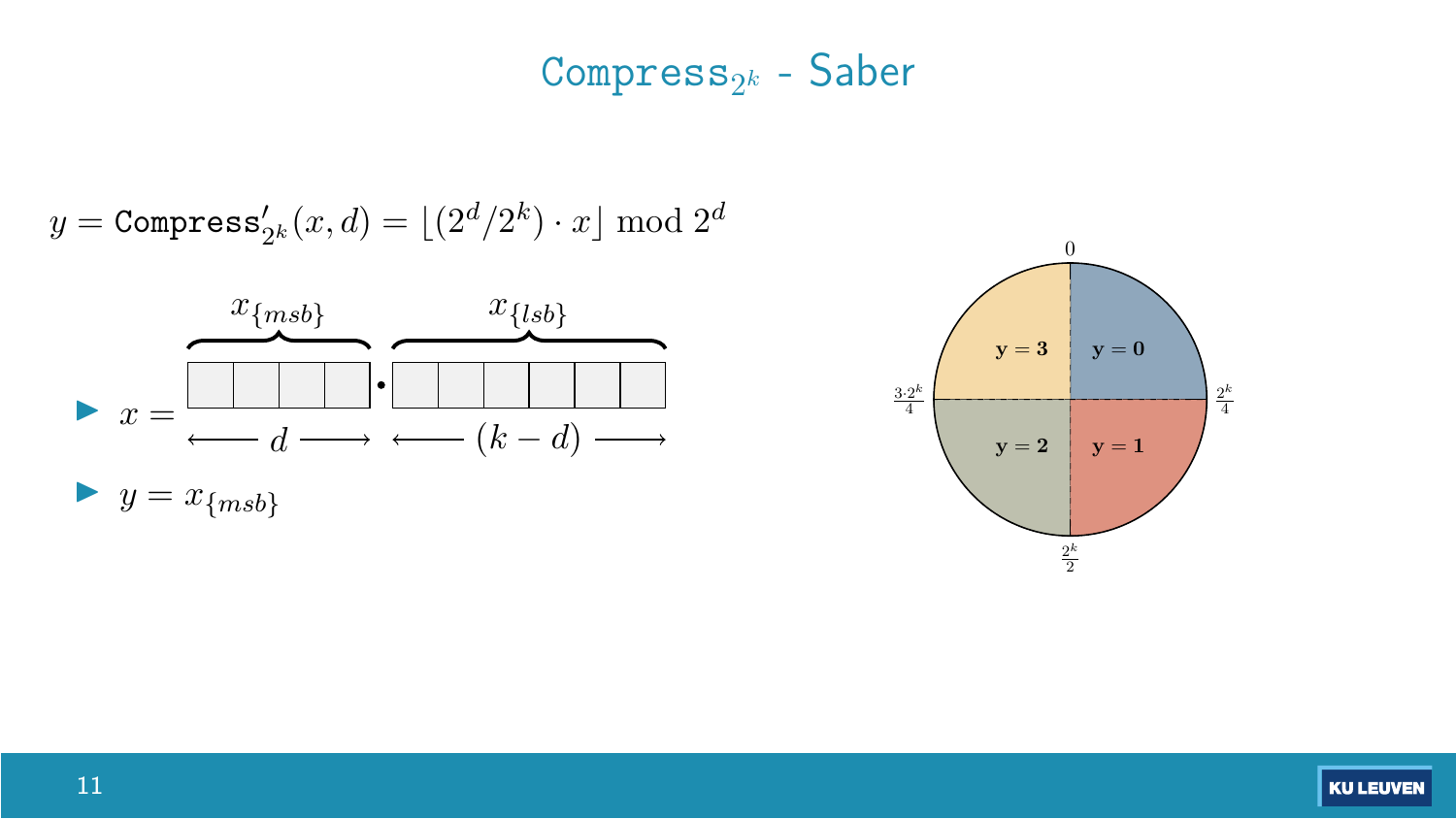#### MaskedCompress2*<sup>k</sup>* - Saber

$$
y = \texttt{Compress}_{2^k}^{\prime}(x,d) = \lfloor (2^d/2^k) \cdot x \rfloor \bmod 2^d
$$



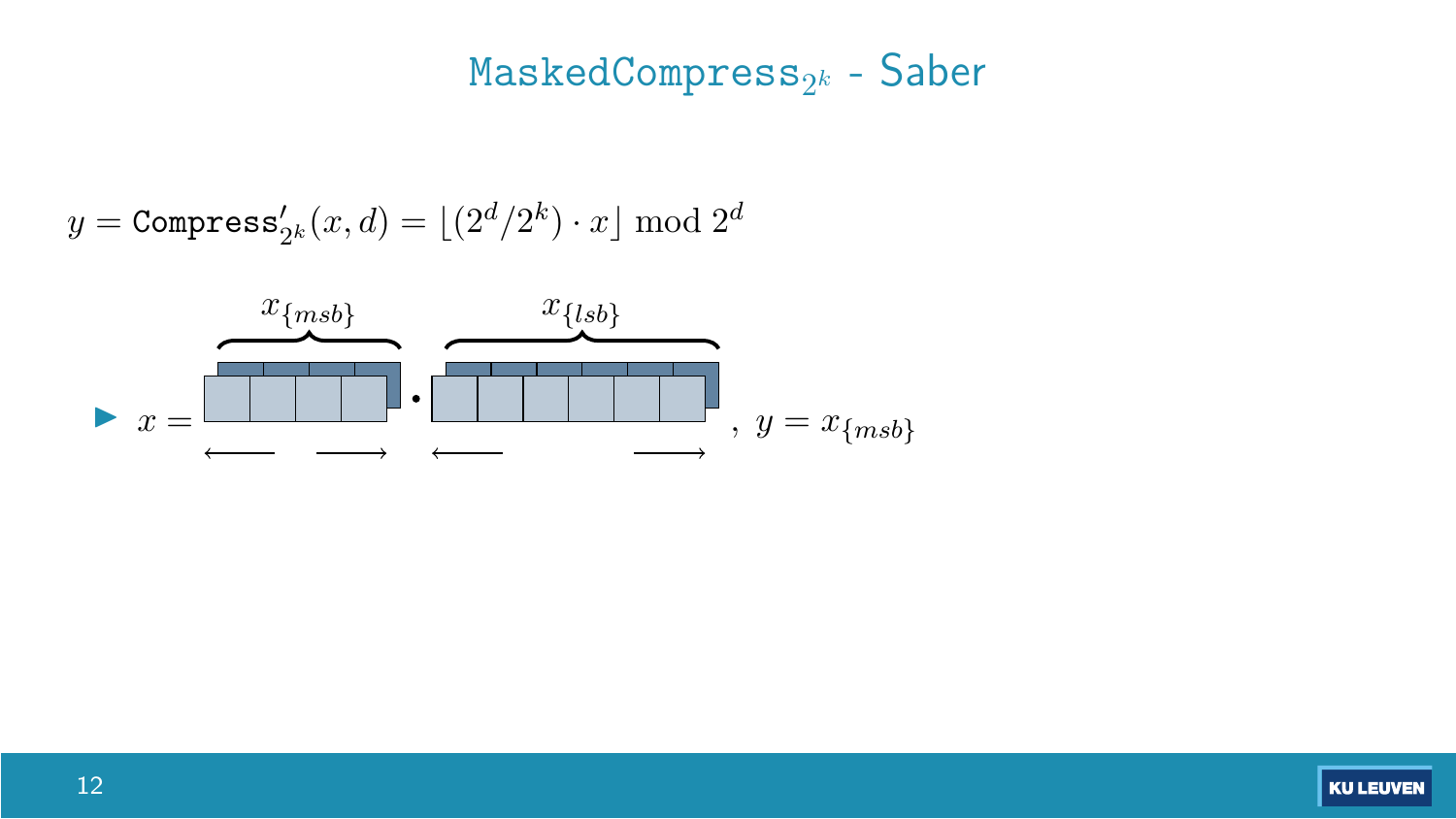#### MaskedCompress2*<sup>k</sup>* - Saber

$$
y = \texttt{Compress}_{2^k}^{\prime}(x,d) = \lfloor (2^d/2^k) \cdot x \rfloor \bmod 2^d
$$

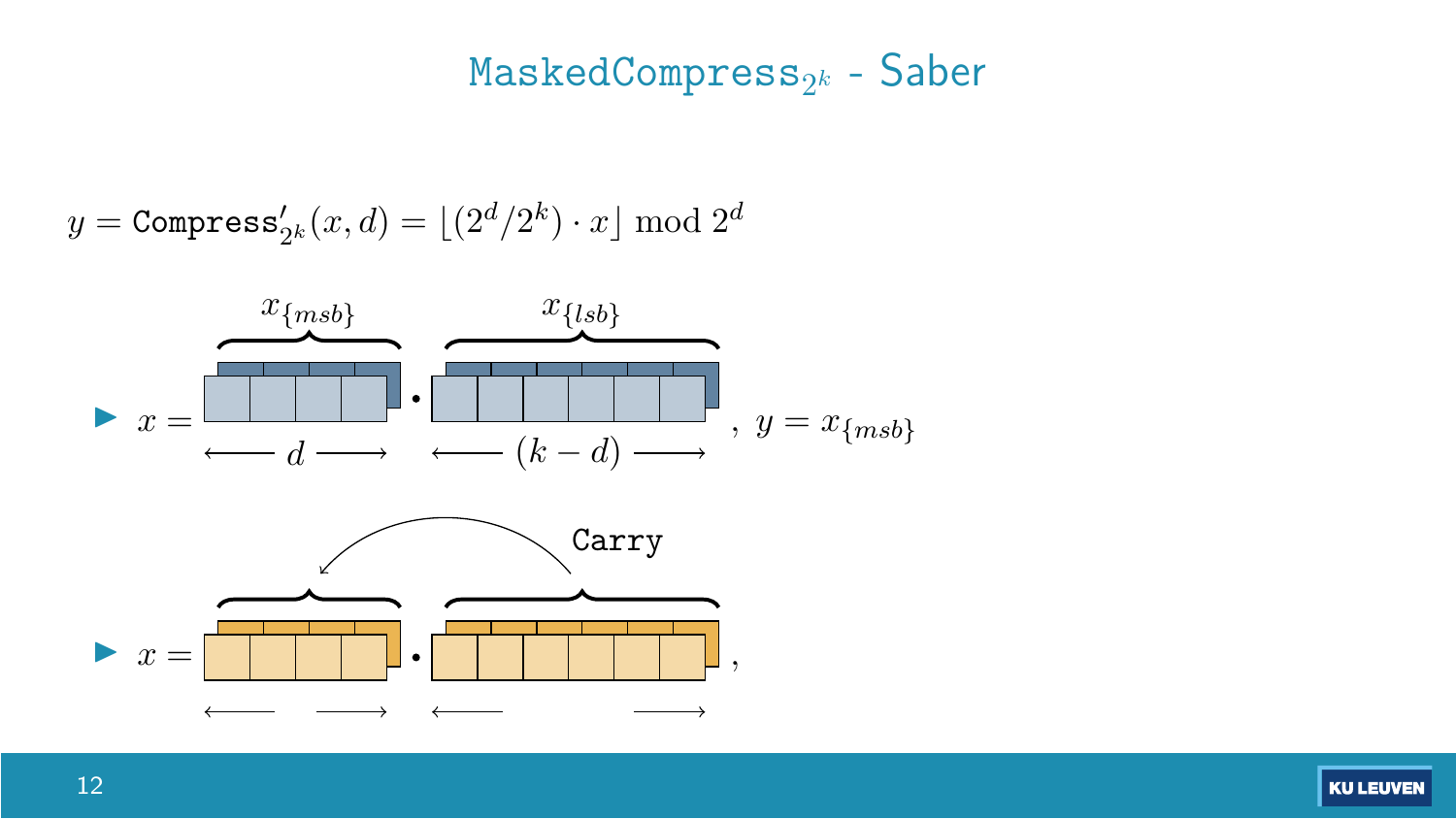#### MaskedCompress2*<sup>k</sup>* - Saber

$$
y = \texttt{Compress}_{2^k}^{\prime}(x,d) = \lfloor (2^d/2^k) \cdot x \rfloor \bmod 2^d
$$

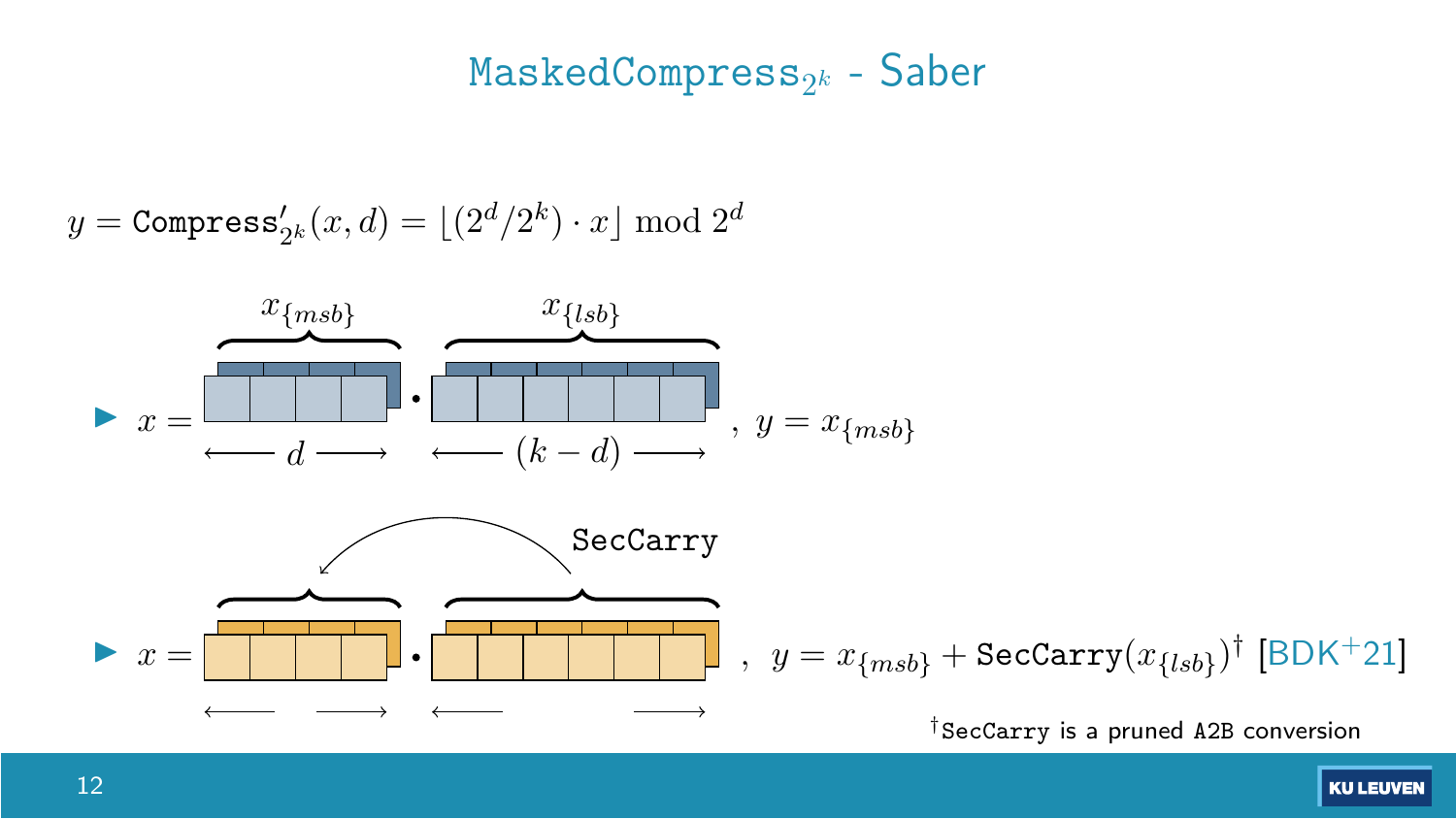#### $M$ askedDecode  $\equiv$  MaskedCompress<sub>*a*</sub>(*x*, 1) - Kyber



**I** SecSearch  $[**BGR**+21] ≡ **MSB**(**SecConstAdd**( $x, -\frac{q}{2}$ )) [**FBR**+21]$ 

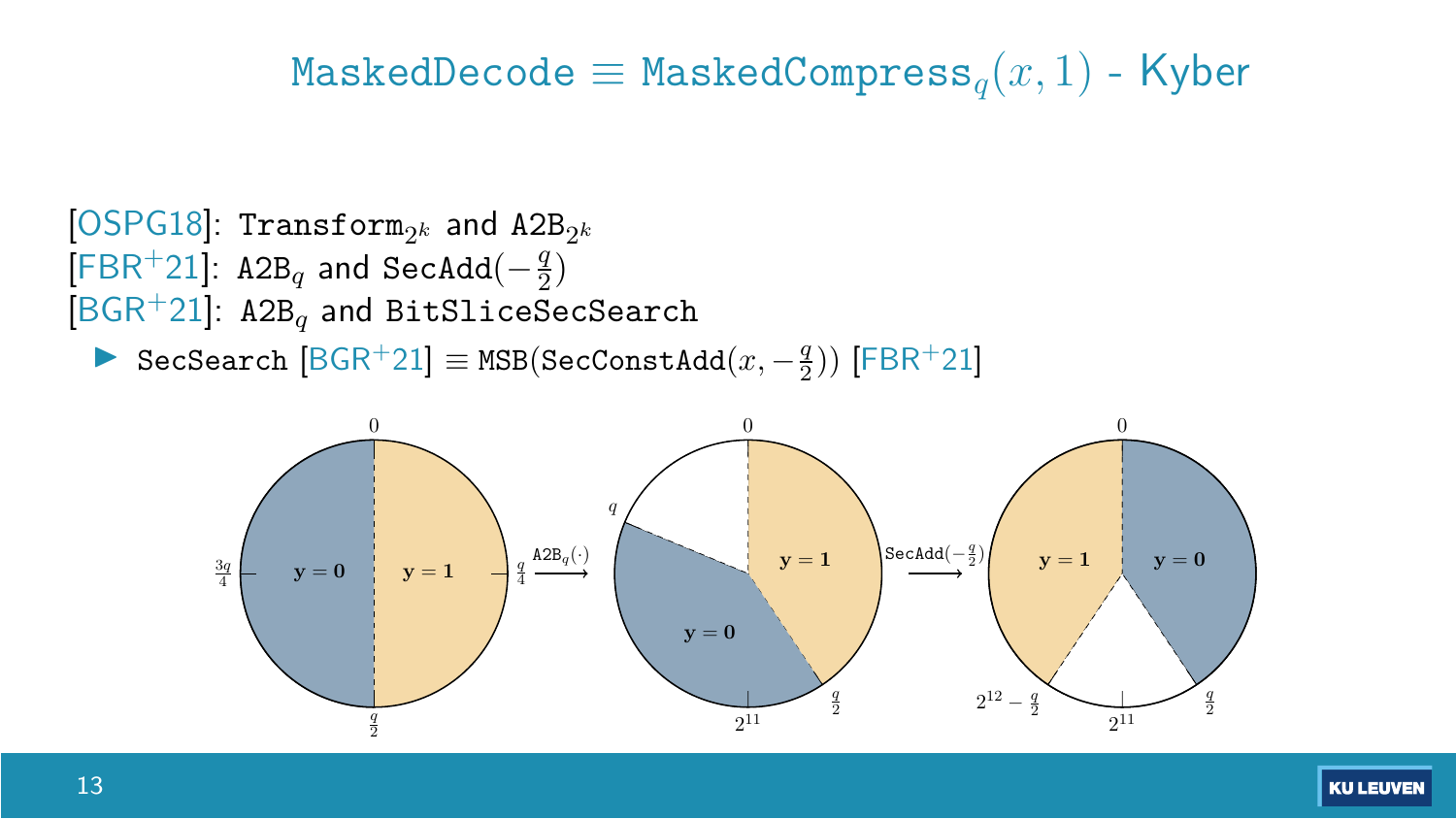#### MaskedCompress*q*(*x,* 2)? - Kyber



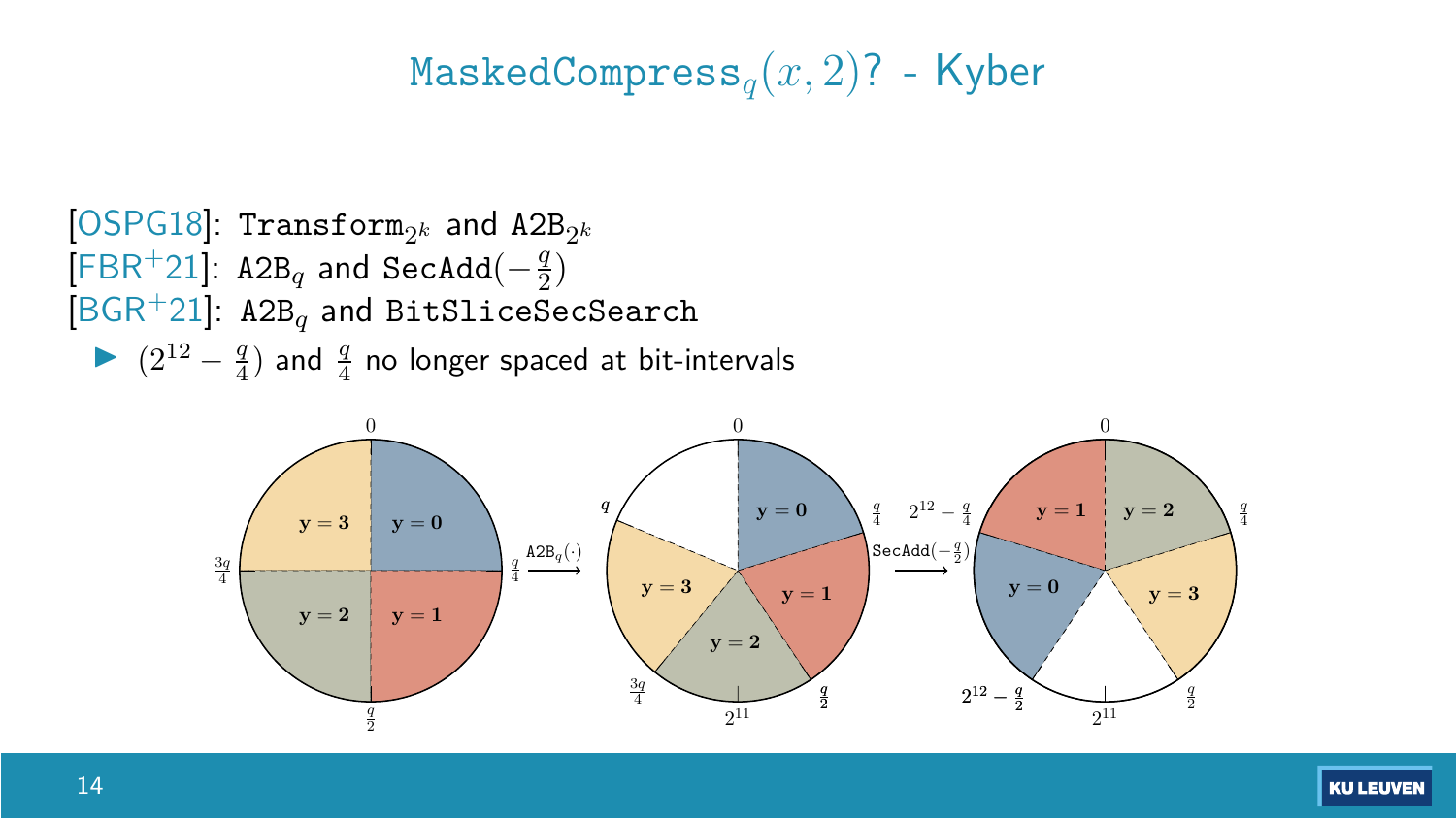# MaskedCompress*q*(*x, d*) - Kyber

$$
y = \texttt{Compress}_q'(x, d) = \lfloor x' \rfloor \bmod 2^d \text{ , } x' = (2^d/q) \cdot x
$$



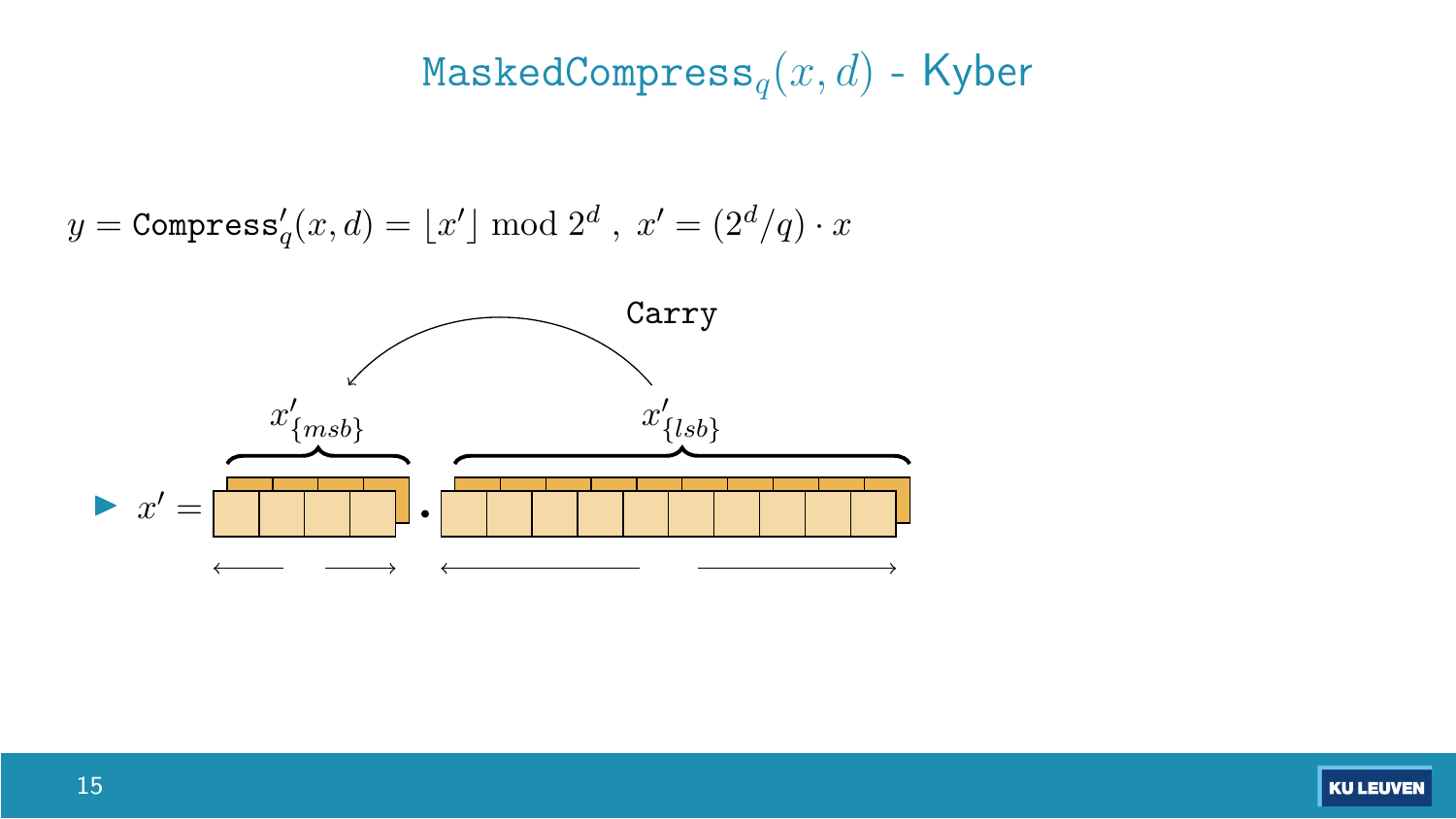### MaskedCompress*q*(*x, d*) - Kyber

$$
y = \texttt{Compress}_q'(x, d) = \lfloor x' \rfloor \bmod 2^d \text{ , } x' = (2^d/q) \cdot x
$$



**I** Only need f fractional bits  $x'_{\{lsb_1\}}$  to determine carry<sup>†</sup> [\[FBR](#page-36-0)<sup>+</sup>21]

†*f* increases (logarithmically) with the number of shares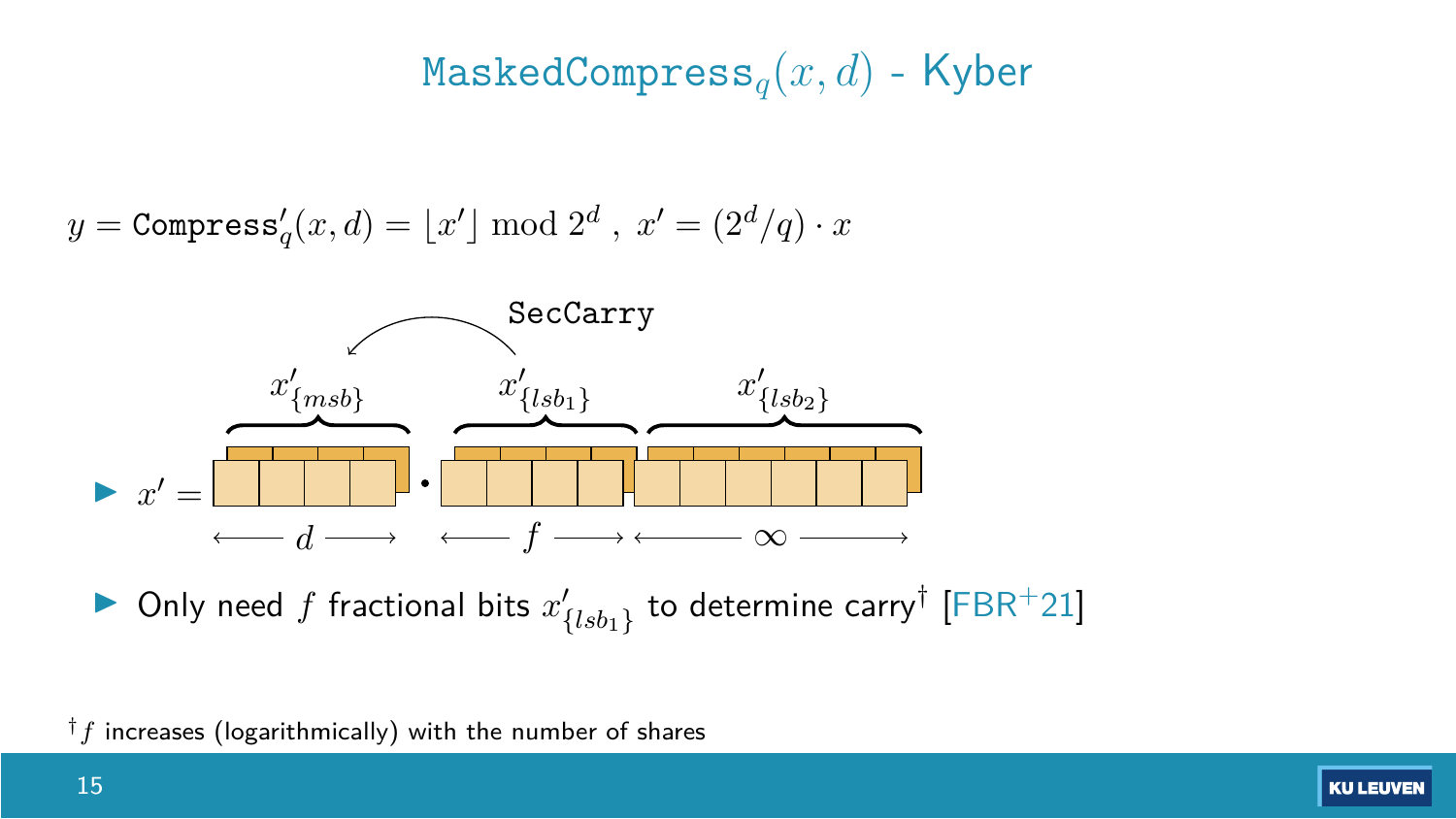### MaskedCompress*q*(*x, d*) - Kyber

$$
y = \texttt{Compress}_q'(x,d) = \lfloor x' \rfloor \bmod 2^d \ , \ x' = (2^d/q) \cdot x
$$



**If** Only need f fractional bits  $x'_{\{lsb_1\}}$  to determine carry<sup>†</sup> [\[FBR](#page-36-0)<sup>+</sup>21] • Since  $x'_{\{lsb\}} = (2^d \cdot x \bmod q)/q$  takes only *q* discrete values

†*f* increases (logarithmically) with the number of shares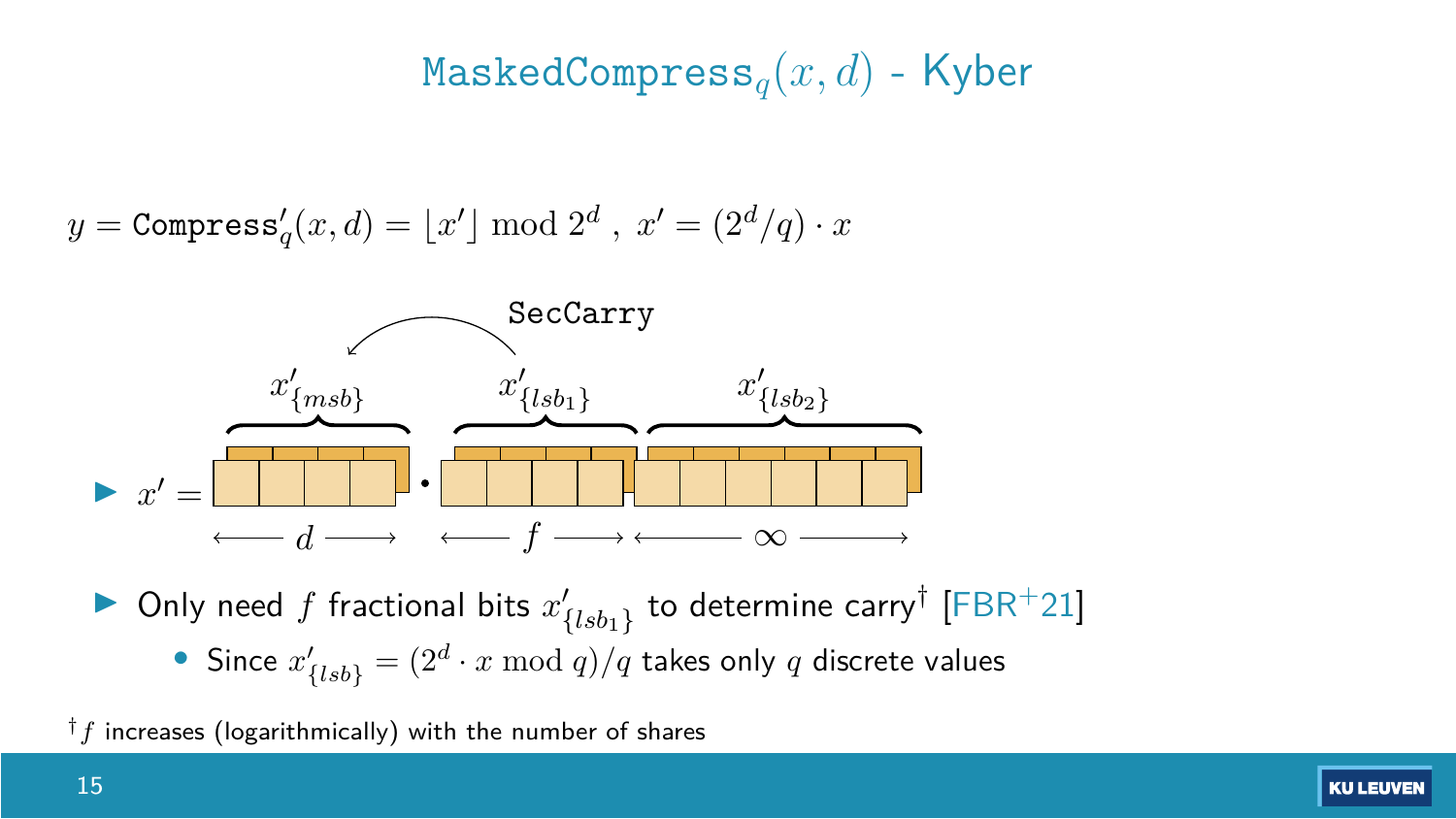### MaskedCompress(*x, d*)

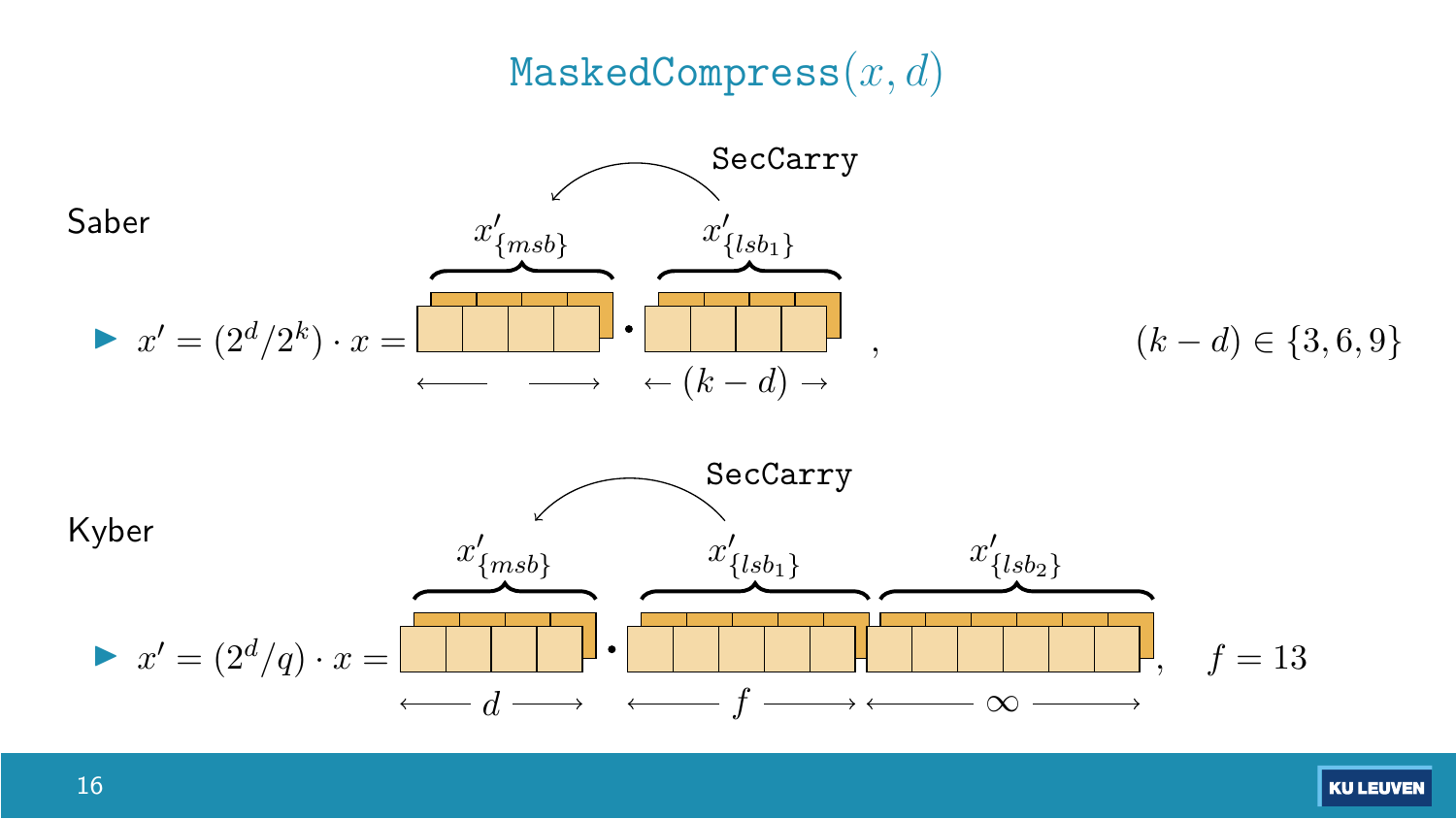### MaskedCompress(*x, d*)

|       |                                   | PolyMaskedCompress |                        |
|-------|-----------------------------------|--------------------|------------------------|
|       | ARM Cortex-M4<br>cycles $(n = 2)$ | table-A2B          | $SecAdd-A2B^{\dagger}$ |
|       | $(k - d) = 3$                     | $3 \times 14.5k$   | $3 \times 374$ k       |
| Saber | $(k - d) = 6$                     | 17k                | 594k                   |
|       | $(k - d) = 9$                     | 19k                | 814k                   |
|       |                                   | 79.5k(1.00x)       | 2530k(1.00x)           |
| Kyber | $f=13$                            | $5 \times 24k$     | $5 \times 1098$ k      |
|       |                                   | 120k(1.51x)        | 5490k(2.17x)           |

† unoptimized reference implementation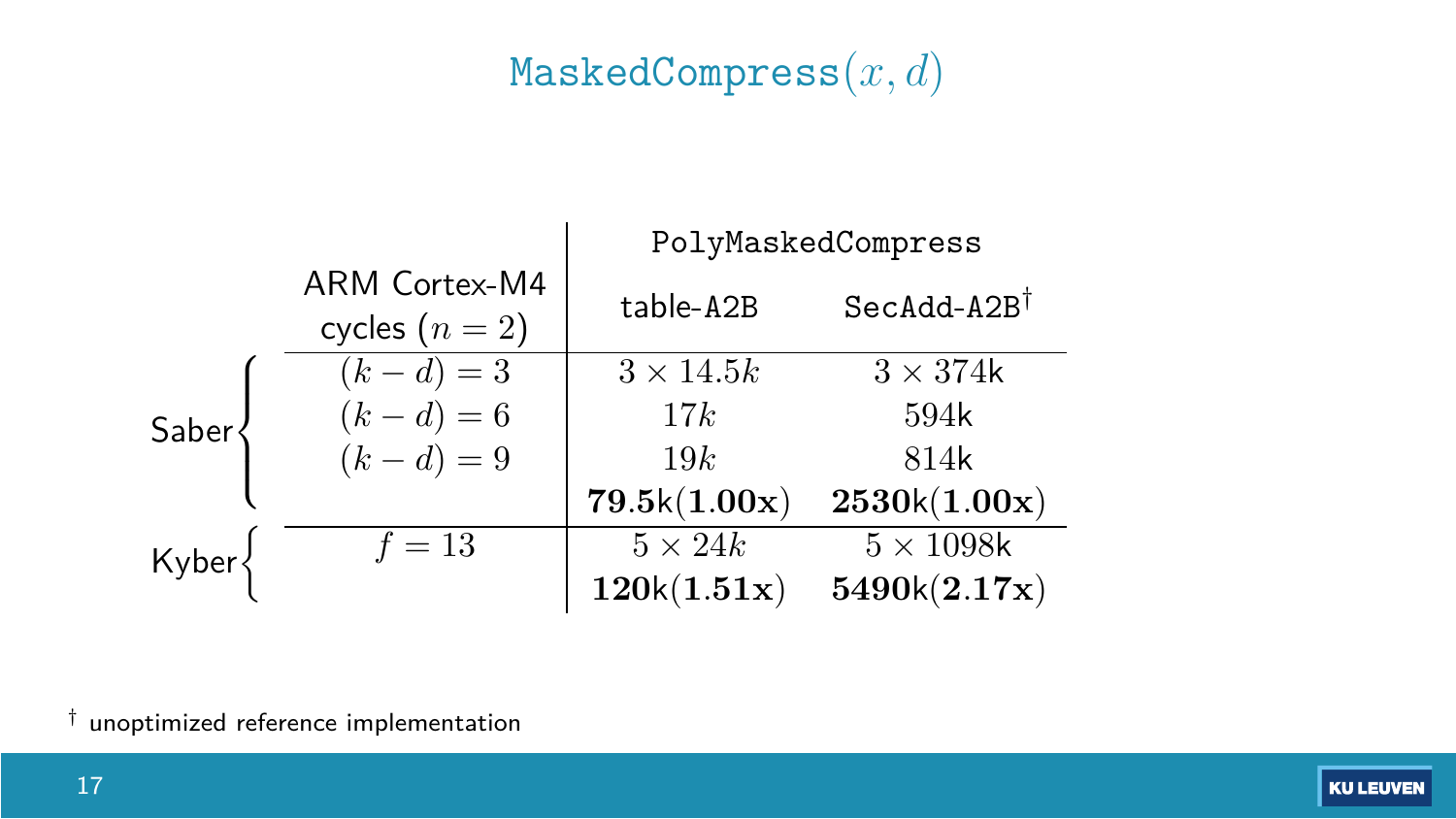#### MaskedComparison

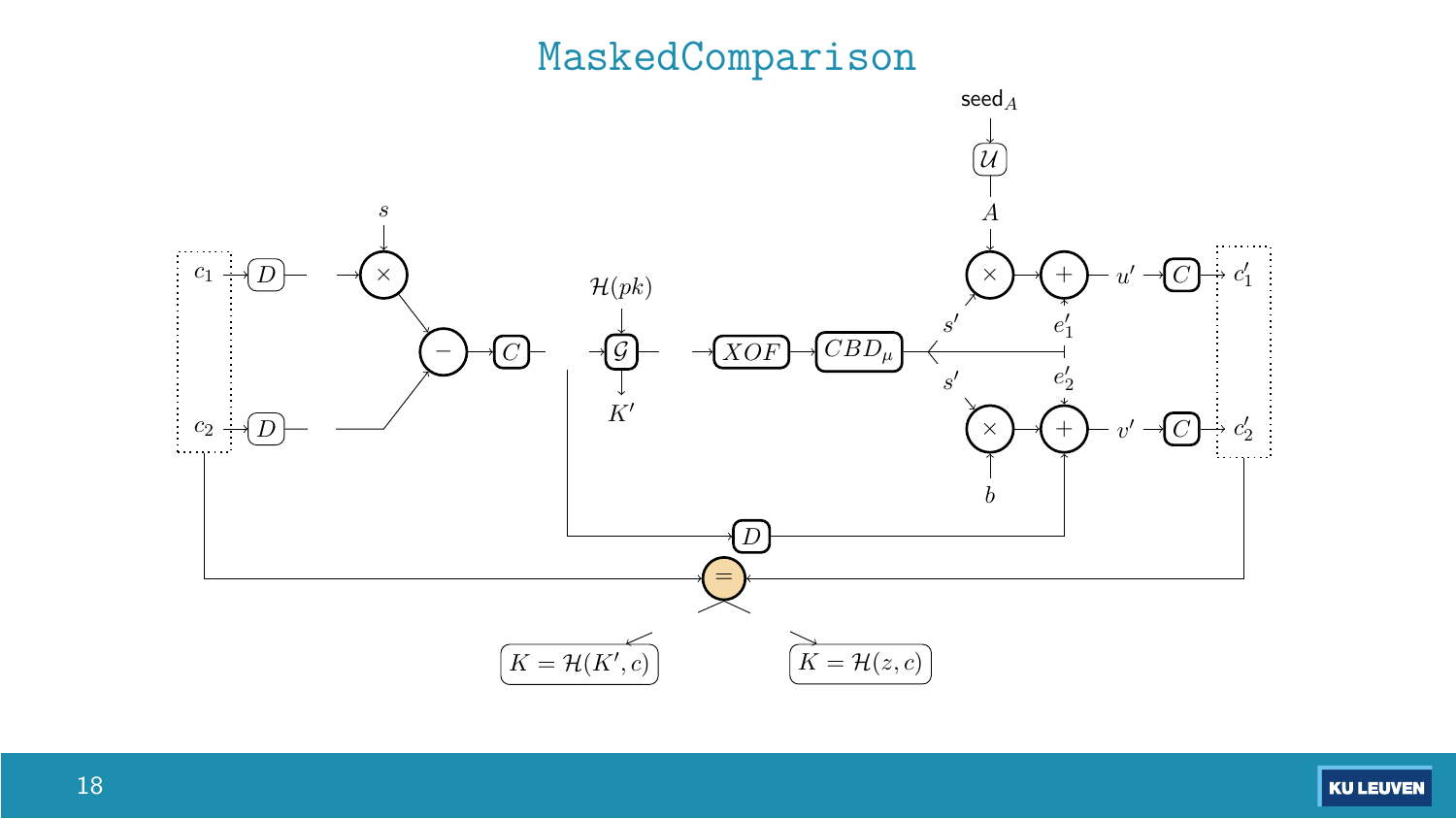#### MaskedComparison

 $n = 2$ :

 $\blacktriangleright$  HashComparison [\[OSPG18\]](#page-36-1) with fix [\[BDK](#page-34-0)+21, [BDH](#page-34-3)+21].

 $n > 2$ :

 $\triangleright$  MaskedSum  $[BPO+20]$  $[BPO+20]$  with ReduceComparisons fix  $[BDH+21]$  $[BDH+21]$ 

DecompressedComparison  $[BGR+21]$  $[BGR+21]$ 

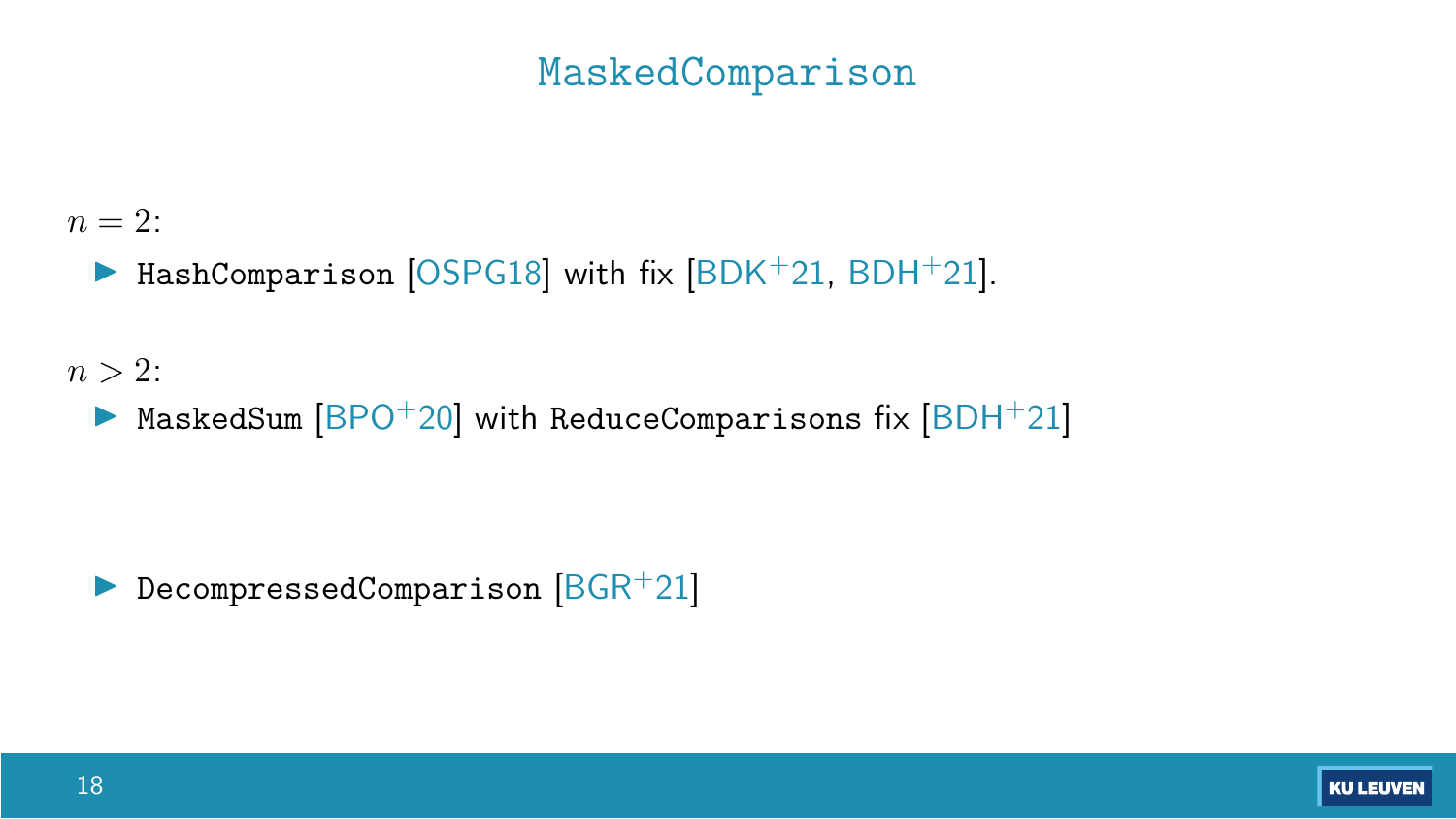### MaskedComparison

 $n = 2$ :

 $\triangleright$  HashComparison [\[OSPG18\]](#page-36-1) with fix  $|BDK^+21|$ , [BDH](#page-34-3)<sup>+</sup>21].

 $n > 2$ :

- MaskedSum  $[BPO+20]$  $[BPO+20]$  with ReduceComparisons fix  $[BDH+21]$  $[BDH+21]$ 
	- Not a full comparison
	- Doesn't work with compression
- DecompressedComparison  $[BGR+21]$  $[BGR+21]$ 
	- One of the motivations: no existing MaskedCompress
- Interesting to consolidate approaches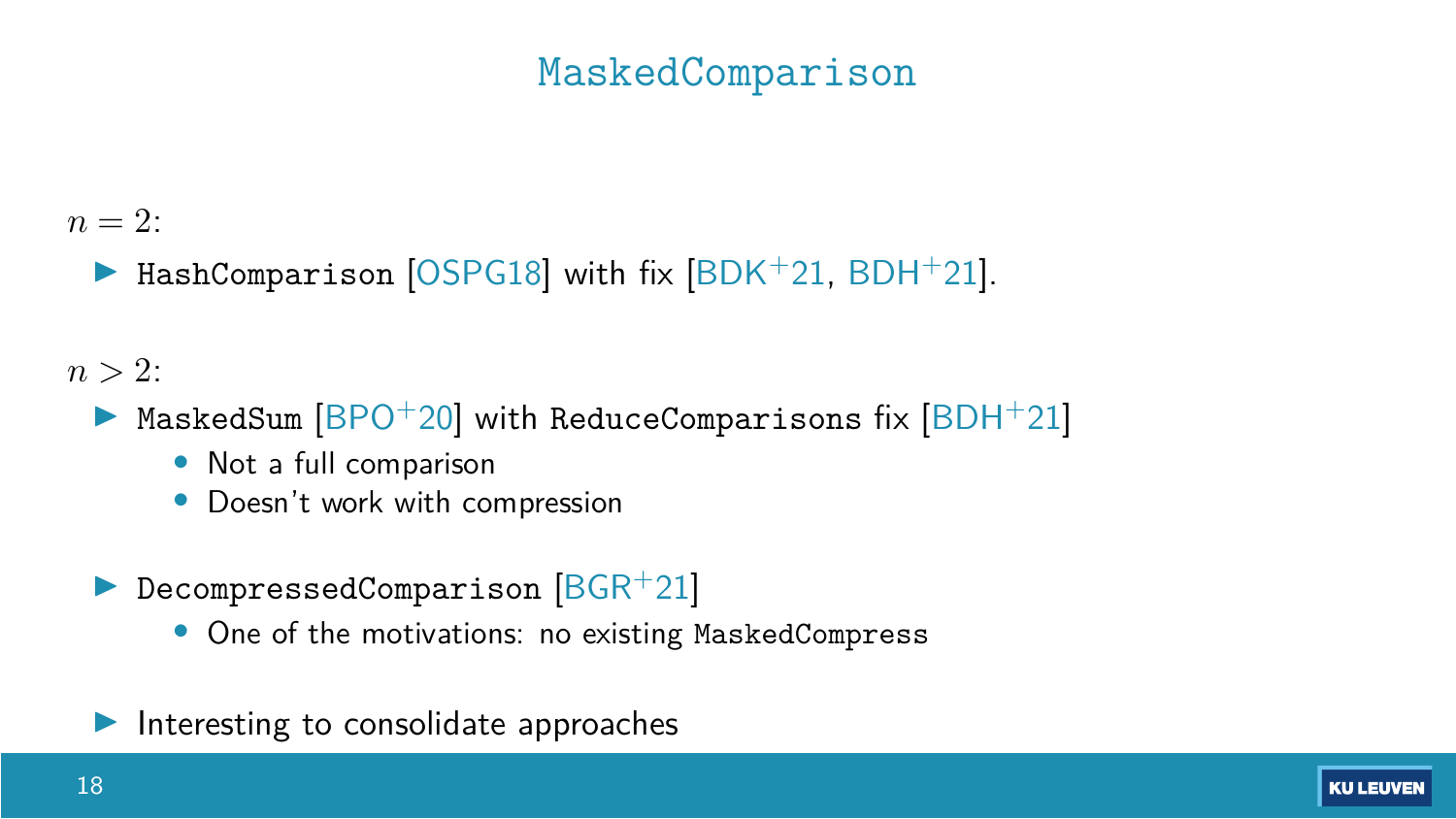### Results

| <b>Algorithm</b> | <b>Device</b>         | <b>Decapsulation</b><br>masked<br>unmasked |                                    |
|------------------|-----------------------|--------------------------------------------|------------------------------------|
| Saber $[BDK+21]$ | ARM M4                | 1, 123, 280                                | $2,833,348 \; (×2.52)$             |
| Kyber $[BGR+21]$ | $ARM$ M <sub>0+</sub> | 5,530,000                                  | $12,208,000 \; (\times 2.21)^*$    |
| Saber $[FBR+21]$ | RISC-V                | 347, 323                                   | $914,925 \; (\times 2.63)$         |
| Kyber [FBR+21]   | RISC-V                | 338,746                                    | $1,402,650~(\times4.14)^{\dagger}$ |

#### Future work

- $\blacktriangleright$  More efficient higher-order methods
- $\triangleright$  Saber on M0+, Kyber on M4 for a better comparison

randomness sampling not included

†randomness sampling included: 167k cycles (17*.*5x Saber due to more random bits and rejection sampling)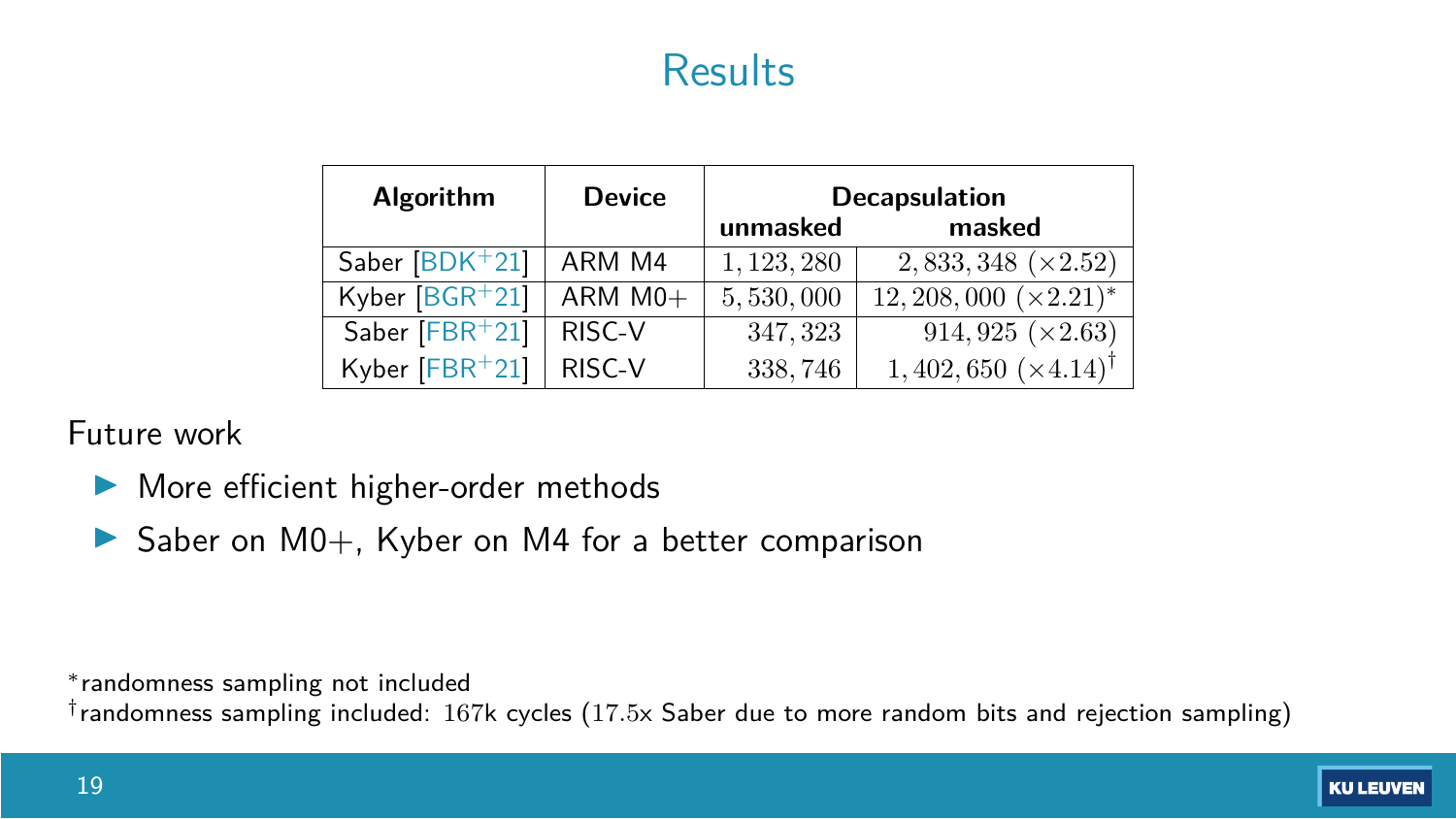<span id="page-34-2"></span>Gilles Barthe, Sonia Belaïd, Francois Dupressoir, Pierre-Alain Fougue, Benjamin Grégoire, Pierre-Yves Strub, and Rébecca Zucchini.

Strong non-interference and type-directed higher-order masking.

In Proceedings of the 2016 ACM SIGSAC Conference on Computer and Communications Security, CCS '16, page 116–129, New York, NY, USA, 2016. Association for Computing Machinery.

<span id="page-34-3"></span>F. Shivam Bhasin, Jan-Pieter D'Anvers, Daniel Heinz, Thomas Pöppelmann, and Michiel Van Beirendonck. Attacking and defending masked polynomial comparison for lattice-based cryptography. Cryptology ePrint Archive, Report 2021/104, 2021.

<span id="page-34-0"></span>Michiel Van Beirendonck, Jan-Pieter D'anvers, Angshuman Karmakar, Josep Balasch, and Ingrid Verbauwhede.

A side-channel-resistant implementation of saber.

J. Emerg. Technol. Comput. Syst., 17(2), April 2021.

<span id="page-34-1"></span>

Guido Bertoni, Joan Daemen, Michaël Peeters, and Gilles Van Assche. Building power analysis resistant implementations of Keccak.

In Second SHA-3 candidate conference, volume 142, 2010.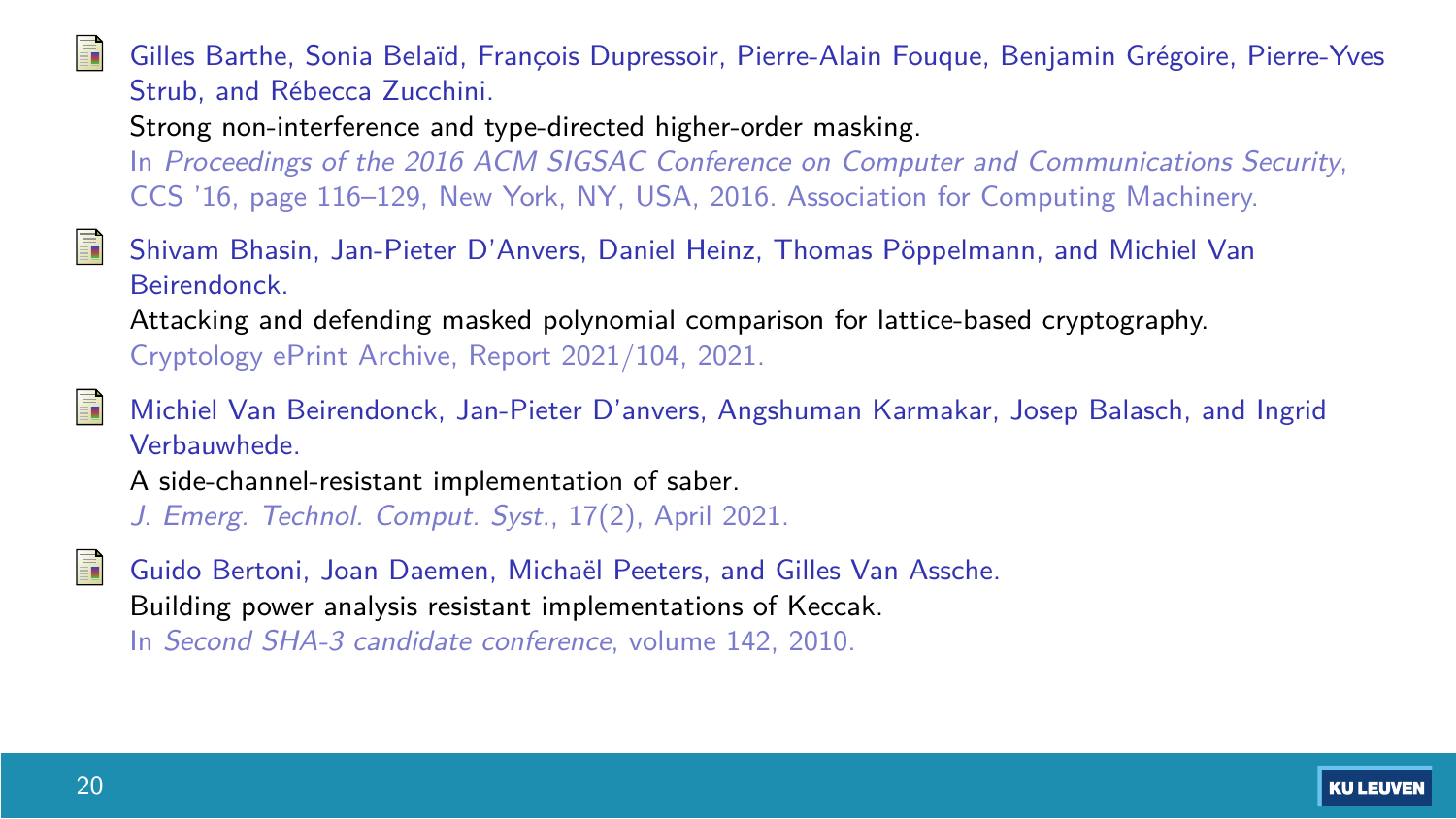<span id="page-35-0"></span>

Joppe W. Bos, Marc Gourjon, Joost Renes, Tobias Schneider, and Christine van Vredendaal. Masking kyber: First- and higher-order implementations. Cryptology ePrint Archive, Report 2021/483, 2021.

- <span id="page-35-4"></span>F
- Florian Bache, Clara Paglialonga, Tobias Oder, Tobias Schneider, and Tim Guneysu. ¨ High-speed masking for polynomial comparison in lattice-based KEMs. IACR Transactions on Cryptographic Hardware and Embedded Systems, 2020(3):483–507, Jun. 2020.
- <span id="page-35-2"></span>F

Jean-Sébastien Coron, Johann Großschädl, and Praveen Kumar Vadnala. Secure conversion between Boolean and arithmetic masking of any order. In International Workshop on Cryptographic Hardware and Embedded Systems, pages 188–205. Springer, 2014.

<span id="page-35-3"></span>Chi-Ming Marvin Chung, Vincent Hwang, Matthias J Kannwischer, Gregor Seiler, Cheng-Jhih Shih, and Bo-Yin Yang. NTT multiplication for NTT-unfriendly rings.

IACR Transactions on Cryptographic Hardware and Embedded Systems, pages 159–188, 2021.

#### Blandine Debraize.

Efficient and provably secure methods for switching from arithmetic to Boolean masking. In International Workshop on Cryptographic Hardware and Embedded Systems, pages 107–121. Springer, 2012.

<span id="page-35-1"></span>F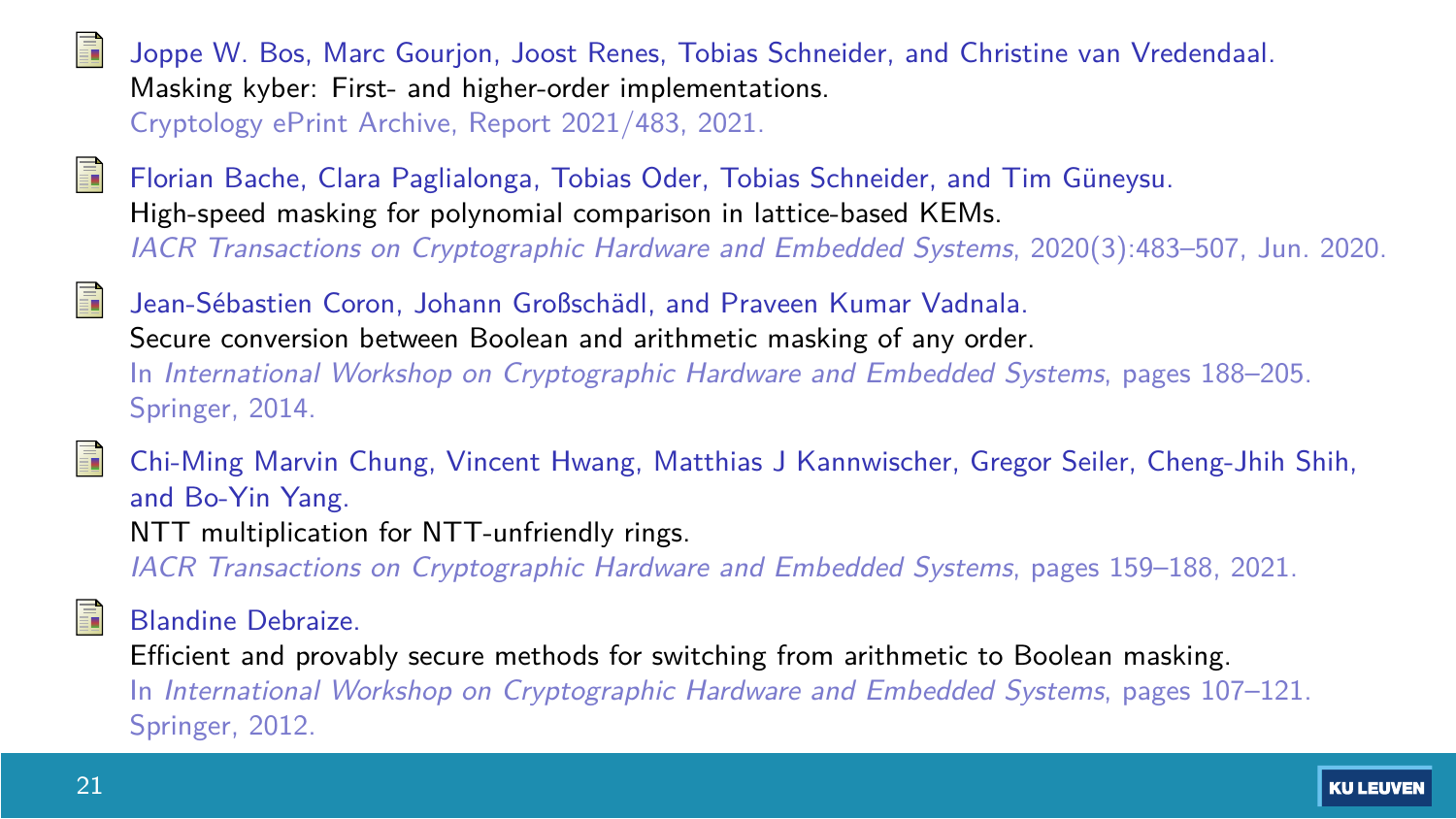<span id="page-36-0"></span>

#### Tim Fritzmann, Michiel Van Beirendonck, Debapriya Basu Roy, Patrick Karl, Thomas Schamberger, Ingrid Verbauwhede, and Georg Sigl. Masked accelerators and instruction set extensions for post-quantum cryptography.

Cryptology ePrint Archive, Report 2021/479, 2021.

<span id="page-36-3"></span>Louis Goubin.

A sound method for switching between Boolean and arithmetic masking.

In International Workshop on Cryptographic Hardware and Embedded Systems, pages 3–15. Springer, 2001.

<span id="page-36-4"></span>螶 Jose Maria Bermudo Mera, Angshuman Karmakar, and Ingrid Verbauwhede. Time-memory trade-off in Toom-Cook multiplication: an application to module-lattice based cryptography.

IACR Transactions on Cryptographic Hardware and Embedded Systems, pages 222–244, 2020.

- <span id="page-36-1"></span>Tobias Oder, Tobias Schneider, Thomas Pöppelmann, and Tim Güneysu. Practical CCA2-secure and masked ring-LWE implementation. IACR Transactions on Cryptographic Hardware and Embedded Systems, pages 142–174, 2018.
- <span id="page-36-2"></span>F Tobias Schneider, Clara Paglialonga, Tobias Oder, and Tim Güneysu. Efficiently masking binomial sampling at arbitrary orders for lattice-based crypto. In IACR International Workshop on Public Key Cryptography, pages 534–564. Springer, 2019.